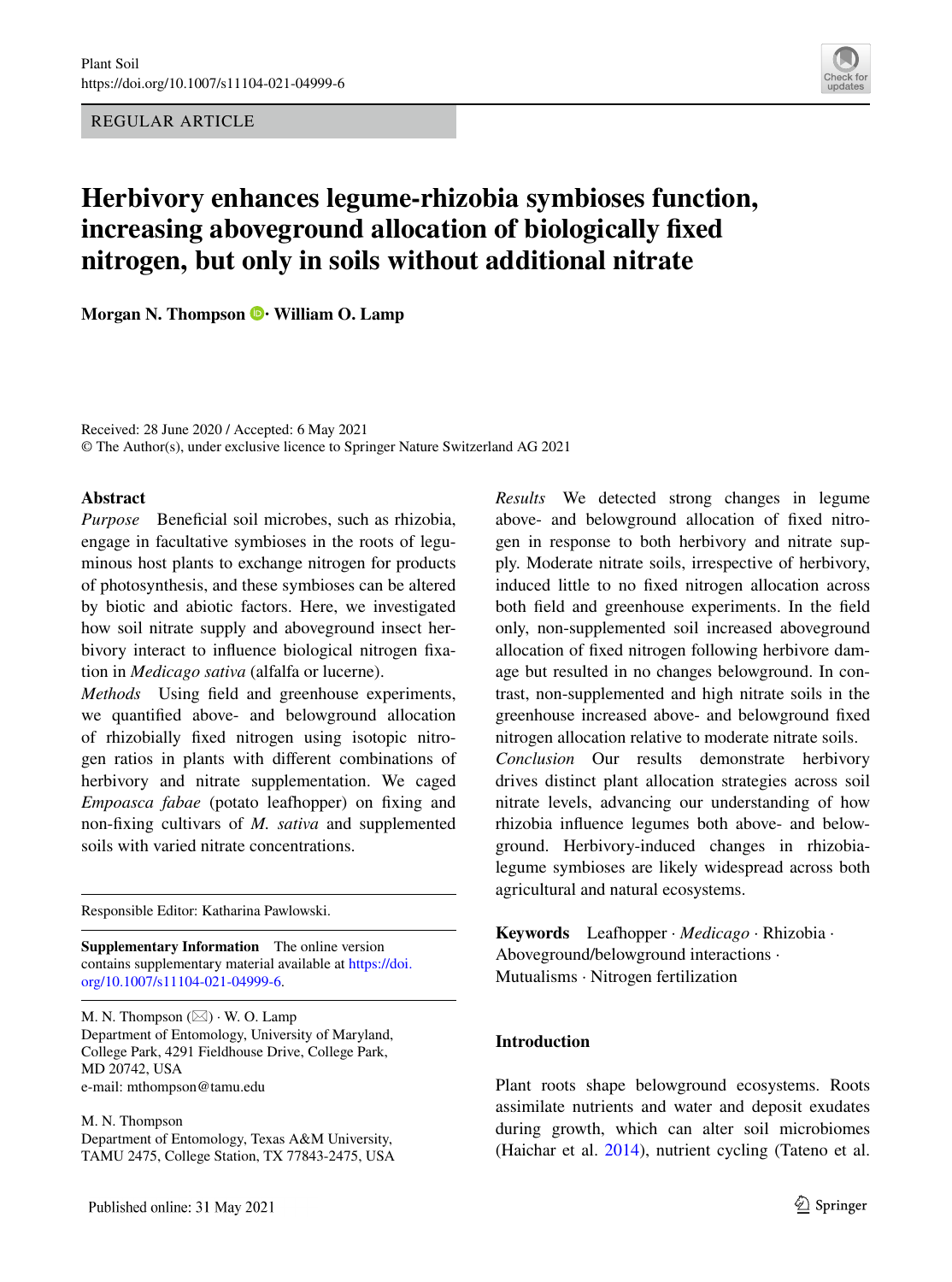[2017\)](#page-15-0), and long-term soil fertility in agricultural systems (Congreves et al. [2015\)](#page-13-1). Abiotic stressors, such as drought or nutrient limitation, and biotic stressors, such as pathogens or root herbivores, can afect root function (Fallath et al. [2017;](#page-13-2) Kramer-Walter and Laughlin [2017;](#page-14-0) Naylor and Coleman-Derr [2018](#page-14-1); Grunseich et al. [2020\)](#page-13-3). To combat stressors, roots can recruit benefcial soil microbes to increase nutrient uptake (Lum and Hirsch [2002](#page-14-2)), stimulate growth (Pineda et al. [2010](#page-14-3)), and decrease drought stress (Vurukonda et al.  $2016$ ), and these processes also systemically affect aboveground plant tissues (Grunseich et al. [2019](#page-13-4)). Systemic changes in aboveground plant tissues following interactions with benefcial microbes often enhance plant defenses against pathogen or herbivore attack, referred to as induced systemic resistance (Pieterse et al. [2014](#page-14-4)). Induced systemic resistance has been shown to occur following plant root associations with arbuscular mycorrhizal fungi (Mitra et al. [2021\)](#page-14-5), as well as rhizobacteria (Friman et al. [2021](#page-13-5)) and rhizobia (Tonelli et al. [2020\)](#page-15-2).

Nitrogen-fxing rhizobia form highly specialized interactions with roots in the family Leguminosae (Fabaceae) by inducing root nodulation. Rhizobia fx atmospheric dinitrogen, which is metabolically costly for rhizobia and requires legumes to provide substantial amounts of photosynthetically fxed carbon (Kramer et al. [2012](#page-14-6); Ladygina and Hedlund [2010](#page-14-7)). Despite carbon losses to rhizobia, legumes gain bioavailable nitrogen (Burity et al. [1989\)](#page-12-0), a critical and often growth-limiting plant macronutrient. Legumerhizobia symbioses do not always result in mutualism, however, and numerous factors are theorized to induce rhizobia parasitism (Denison and Kiers [2004](#page-13-6); Porter and Simms [2014](#page-14-8); Sachs and Simms [2006\)](#page-15-3) or legume abortion of nodules (Ferguson et al. [2019](#page-13-7)). For instance, high levels of bioavailable soil nitrogen, such as nitrate, often cause legumes to abort the rhizobia mutualism in favor of less costly sources of nitrogen (Camargos and Sodek [2010](#page-12-1); Carroll and Gresshoff [1983](#page-13-8); Imsande [1986](#page-13-9); Streeter and Wong [1988\)](#page-15-4). In addition, non-fxing parasitic rhizobia have been shown to alter insect herbivory on legumes (Simonsen and Stinchcombe [2014](#page-15-5)), further implicating the important role of fxed nitrogen in plant–herbivore interactions.

Aboveground nitrogen allocation in plants contributes to the synthesis of important components of primary and secondary metabolism, such amino acids, enzymes, and proteins. Fixed nitrogen allocation aboveground in legumes uniquely shapes their metabolism (Barsch et al. [2006\)](#page-12-2), resulting in nitrogen-rich plants relative to non-fxing plants (Adams et al. [2016](#page-12-3); McKey [1994;](#page-14-9) Wolf et al. [2017](#page-15-6)). Legumes translocate fxed nitrogen aboveground in the form of ureides (Ladrera et al. [2007\)](#page-14-10) or amino acids, such as asparagine and glutamate (Lodwig et al. [2003](#page-14-11)), and aboveground fxed nitrogen allocation can both attract nitrogen-limited herbivores (Ballhorn et al. [2017](#page-12-4)) but also heighten legume anti-herbivore defenses through induced systemic resistance. Nitrogen allocation processes can be strongly afected by herbivory, as shown when rhizobia-associated lima beans increased production of toxic nitrogen-containing compounds after herbivore attack, enhancing cyanogenesis and emission of volatile indole (Ballhorn et al. [2013;](#page-12-5) Thamer et al. [2011\)](#page-15-7). Similarly, when comparing cyanogenic and non-cyanogenic varieties of *Trifolium repen*s, the cyanogenic variety reduced aboveground chewing herbivore growth but did not decrease aphid performance (Kempel et al. [2009](#page-14-12)), suggesting piercing-sucking herbivores bypass rhizobia-based legume defenses. Piercing-sucking herbivores, such as aphids, can also manipulate and enhance aboveground nitrogen allocation in host plants for their own beneft (Wilson et al. [2011\)](#page-15-8). Indeed, aphid densities correlated with increased ureide concentrations in soybeans (Riedell et al. [2013\)](#page-15-9), suggesting aphids may induce greater fxed nitrogen allocation for their own nutrient supply. Depending on herbivore feeding guild and legume defense strategy, aboveground insect herbivores can diferently drive fxed nitrogen allocation in legumes. Here we explore how soil nitrate and aboveground insect herbivory alter legume-rhizobia symbioses, ultimately shaping aboveand belowground plant nutrient allocation patterns.

In conjunction with aboveground fxed nitrogen allocation, legumes allocate photosynthetic carbon belowground for both long-term storage and symbioses with rhizobia. Carbon allocation is also afected by aboveground insect herbivory, but herbivory can drive either increases or decreases in belowground carbon. On one hand, to reduce aboveground herbivore access to carbon, carbon allocation can shift belowground following herbivore attack (Kaplan et al. [2008;](#page-13-10) Schwachtje et al. [2006\)](#page-15-10), which can cascade to enhance root associations with rhizobia (Heath and Lau [2011\)](#page-13-11). Increased legume-rhizobia symbioses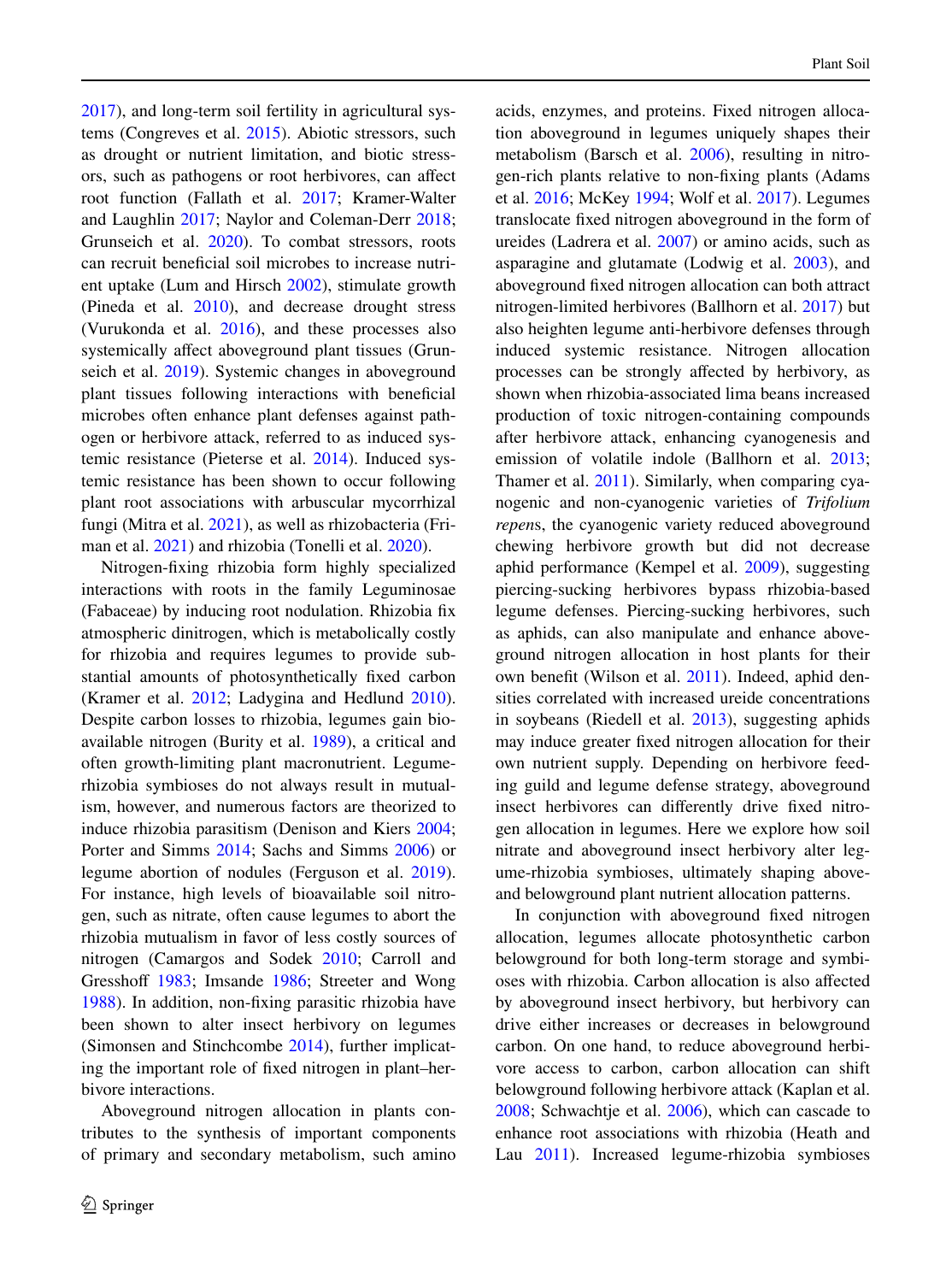following herbivory can feedback to affect nitrogen fxation and subsequent fxed nitrogen allocation. On the other hand, aboveground insect herbivory can reduce carbon through decreased rates of photosynthesis (Lamp et al. [2004](#page-14-13); Velikova et al. [2010](#page-15-11)) and legume growth (Brunner et al. [2015](#page-12-6)), diminishing belowground carbon allocation and inhibiting rhizobia nitrogen fxation (Layton and Boethel [1987\)](#page-14-14). How legumes allocate carbon following herbivory, as well as whether or not herbivory suppresses aboveground carbon fxation, determines the outcomes of legumerhizobia symbioses (Heath and McGhee [2012](#page-13-12)) but how herbivory infuences legume-rhizobia interactions is not fully understood.

In addition to aboveground insect herbivory, soil nitrate levels shape legume-rhizobia symbioses. Essentially, plants take up 'cheaper' sources of nitrogen in the form of soil nitrate rather than allocating carbon to rhizobia, although nitrate efects vary depending on the genotype of both plants and rhizobia (Heath et al. [2010](#page-13-13)). Legumes balance soil nitrate and rhizobia ammonium uptake depending on the amount of each nitrogen resource available and the needs of the plant at a given time (Regus et al. [2017](#page-15-12)). How insect herbivory alters the efect of nitrate, however, remains less clear. Extrapolating from the predictions of Vannette and Hunter [\(2011](#page-15-13)), legume defense expression after herbivore attack is constrained by rhizobia carbon costs and these costs vary across nitrate levels. Examining the efect of herbivory across diferent nitrate levels provides novel understanding on how legumes alter interactions with rhizobia and fxed nitrogen allocation.

Further complexity arises when considering legume roots do not interact with rhizobia alone under feld conditions. Although rhizobia are typically highly abundant in soil microbial communities surrounding legumes, legumes also interact with many other microbes in the rhizosphere (Tsiknia et al. [2021\)](#page-15-14), as well as endophytically in legume roots or nodules (Xiao et al. [2017;](#page-15-15) Brown et al. [2020](#page-12-7)). Soil microbial communities are often shaped by species richness, abundance, and functional diversity (Fierer [2017\)](#page-13-14), all of which can infuence legume growth and function. Microbial communities are also not static and legumes can modulate their surrounding microbial communities, or microbiomes, through root exudates (Sasse et al. [2018\)](#page-15-16). Legumes release favonoids to attract nitrogen-fxing rhizobia, increasing the abundance and activity of rhizobia in microbiomes, but recent evidence suggests legumes promote the growth of other types of microbes as well for their own beneft (Hartman et al. [2017\)](#page-13-15). Intriguingly, microbiomes exert signifcantly diferent efects in greenhouse and feld settings (Schittko et al. [2016;](#page-15-17) Heinze and Joshi [2018;](#page-13-16) Forero et al. [2019\)](#page-13-17), meriting comparisons between the two experimental approaches. For legumes, greenhouse settings can isolate efects of rhizobia and contrast these efects with complex microbiomes present in feld settings.

The goal of this study was to examine how herbivory alters above- and belowground nutrient allocation in legumes across varied soil conditions in both feld and greenhouse settings. Here, we explored how an aboveground piercing-sucking herbivore (*Empoasca fabae*) and nitrate supplementation interact to alter fxed nitrogen and carbon allocation in a legume (*Medicago sativa*). Building on previous work that showed *E. fabae* herbivory decreases photosynthesis rates (Flinn et al. [1990;](#page-13-18) Womack [1984](#page-15-18)) and belowground carbon allocation (Lamp et al. [2001;](#page-14-15) Nielsen et al. [1990\)](#page-14-16), we measured fxed nitrogen allocation in *M. sativa* and predicted that herbivory would limit nitrogen fxation through reduced carbon supply to rhizobia. We also tested how varying soil nitrate levels change systemic fxed nitrogen allocation in *M. sativa* in the feld and greenhouse, and we predicted legume-rhizobia interactions would follow a quadratic relationship. Non-supplemented soils were predicted to constrain legume primary metabolism, as photosynthesis is limited by nitrogen inputs. Moderate nitrate supplementation was predicted to alleviate constraints on primary metabolism, allowing for increased photosynthesis despite herbivore feeding. Increased photosynthesis was theorized to feed back to legume-rhizobia symbioses and increase systemic fxed nitrogen allocation at moderate nitrate levels (Friesen and Friel [2019\)](#page-13-19). We tested high nitrate soils in the greenhouse only and predicted *M. sativa* would assimilate soil nitrogen alone, reducing *M. sativa* reliance on rhizobia. Finally, as a strategy to tolerate herbivory, we predicted allocation of fxed nitrogen away from herbivore attack to belowground tissues, regardless of nitrogen supplementation. Our study changes current thinking on plant allocation as a tolerance strategy to insect herbivory by including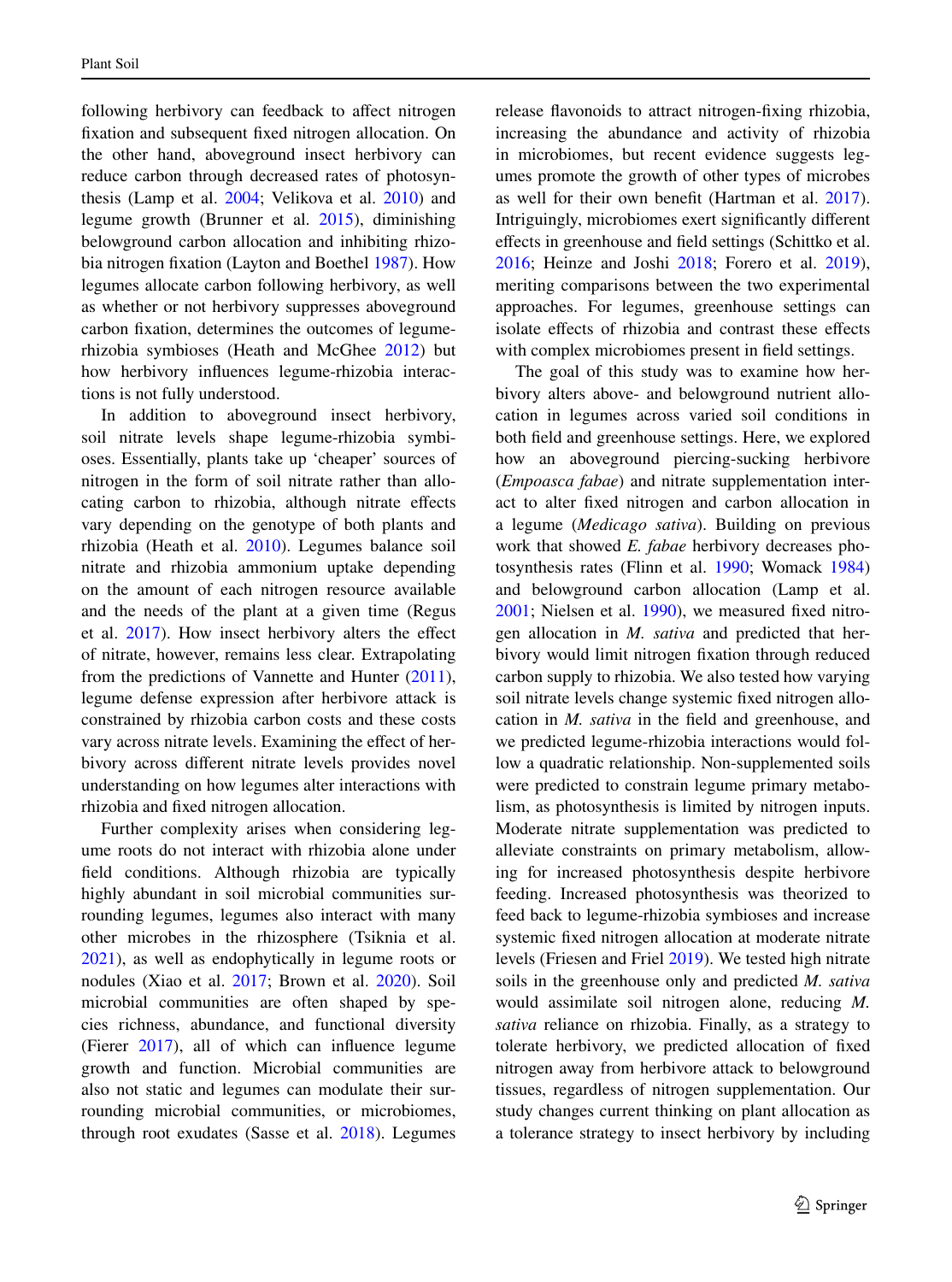the infuence of plant-associated microbes, further elucidating the role of microbes in plant tolerance/ resistance strategies to insect herbivores.

# **Methods and materials**

## Study system

We used the legume *Medicago sativa* L. (Family Fabaceae, alfalfa or lucerne), which forms root nodules when interacting with nitrogen-fxing bacteria (*Ensifer meliloti*), to explore the effect of herbivory and soil nitrate on fxed nitrogen allocation. Based on preliminary experiments, we selected two near isogenic *M. sativa* cultivars (Barnes et al. [1990\)](#page-12-8): one capable of nitrogen fxation (Saranac '2425') and one that is not (Saranac '2393'). We henceforth refer to these as 'fxing' and 'non-fxing,' respectively. The non-fxing cultivar is homozygous recessive for the '*in*' gene, which controls nitrogen fxation in *M. sativa* (Peterson and Barnes [1981\)](#page-14-17)*.* For both feld and greenhouse experiments, the non-fxing cultivar was subjected to the same treatment combinations as the fxing cultivar but the non-fxing cultivar was used only to determine nitrogen fxation levels in the fxing cultivar, as described below.

*Empoasca fabae* (Family Cicadellidae), which are well-studied insect herbivores of *M. sativa*, were used for aboveground herbivory treatments. *E. fabae* induces signifcant damage to *M. sativa* including reduced rates of photosynthesis (Lamp et al. [2004](#page-14-13)), decreased stem elongation (Hutchins and Pedigo [1989\)](#page-13-20), and reduced basal translocation of photoas-similates (Nielsen et al. [1990](#page-14-16)). For the greenhouse experiment only, *E. fabae* were collected from *M. sativa* felds in Keedysville, MD, USA and reared on fava beans (*Vicia faba*) in BugDorm mesh cages (BugDorm-44545F Insect Rearing Cage, Megaview Science, Taiwan) in a growth chamber (60% relative humidity, 16:8 L:D cycle). The colony was maintained for six months prior to experimentation, which corresponds to 6–7 *E. fabae* generations.

As a perennial forage crop, *M. sativa* stands last for multiple growing seasons, and successful stands rely on both root and crown (transitional structure between roots and shoots) storage of nutrients (Márquez‐Ortiz et al. [1999](#page-14-18)). *M. sativa* is also continuously harvested every 35 d during the growing season. Between harvests of *M. sativa*, levels of nitrogen fxation in *M. sativa* vary, peaking after 21 d of regrowth (Vance et al. [1979](#page-15-19)). After 21 d of regrowth, for both feld and greenhouse experiments, herbivory treatments were applied. In the feld, herbivores were caged on plants until the conclusion of the experiment at 35 d and we repeated the experiment across two harvests, or sampling periods. In the greenhouse, herbivores were caged on plants for one week and removed for the fnal week of growth before we sacrificed plants at 35 d.

## Field cage experiment

To determine how varied nitrate supplementation treatments and herbivory afect *M. sativa* fxed nitrogen allocation in a feld setting, plots were seeded on 5-Sept-2017 in Hagerstown Silt Loam with 3 to 8% slope at the Western Maryland Research and Education Center (WMREC) in Keedysville, Maryland, USA (39.4862° N, 77.6997° W) following wheat (*Triticum aestivum*). Wheat was grown without spring applications of fertilizer to promote uptake of ambient soil nitrogen prior to planting *M. sativa*, which allowed us to manipulate soil nitrogen levels relative to non-supplemented control plots. The design was a randomized complete block split-plot with four blocks and four main plots per block. Main plots  $(3 \text{ m} \times 6 \text{ m})$ were inoculated with rhizobia from Welter Seed and Honey Company (Onslow, IA, USA) and seeded at a rate of 20 kg/hectare. Main plots included the following combinations of *M. sativa* cultivar and nitrate supplementation: 1) the fixing cultivar with no nitrate, 2) the fxing cultivar with moderate nitrate supply, 3) the non-fxing cultivar with no nitrate, and 4) the nonfxing cultivar with moderate nitrate supply. Main plots were divided in half  $(3 \text{ m} \times 3 \text{ m})$  to establish two subplots per main plot: cages either with or without herbivores. Across all plots, emergent spring growth was mowed to a height of 4 cm on 22-May-2018 and subsequent analyses were conducted on regrowth of *M. sativa*. Three days later, we collected soil samples from each block and applied nitrate supplementation treatments to each designated subplot at a rate of 0.20  $g$  of  $^{15}$  N-labelled potassium nitrate diluted in 120 mL of deionized water (Schmitt et al. [2013](#page-15-20)). Nitrate supplementation treatments were sprayed directly on soil surface with a plastic spray bottle. Heavy nitrogen  $(15 \text{ N})$  was utilized to distinguish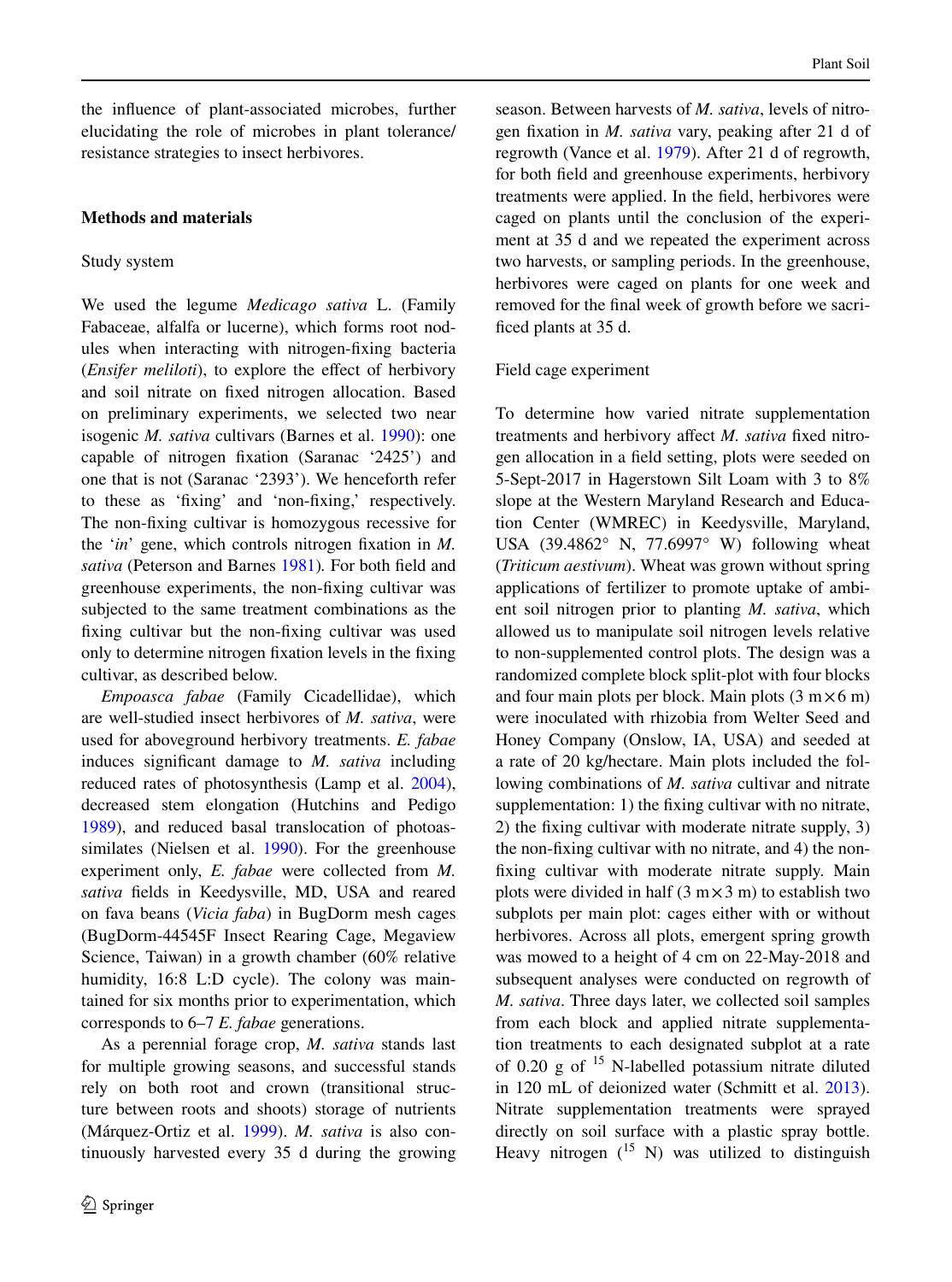the contribution of soil nitrogen to plants relative to atmospheric, or fixed, nitrogen  $(^{14}$  N). We applied nitrate supplementation treatments once throughout the entire experiment as heavy nitrogen is retained by soils for long periods of time (Epstein et al. [2001](#page-13-21)). Field cages  $(n=32)$  were erected fifteen days later to provide  $1 \times 1$  m of plant material to herbivores and neem oil organic insecticide (Eight Insect Control; Bonide Products, Inc., Oriskany, NY) was sprayed inside cages to reduce any outbreak of unwanted pests. Five days later (20 d after spring cutback), we added 100 adult herbivores to designated cages, which is comparable to economically damaging feld densities in  $1 \times 1$  m area. Herbivores were collected by D-Vac from adjacent *M. sativa* felds at WMREC, aspirated from mesh fabric cages  $(60 \times 60 \times 92 \text{ cm})$ , and released into designated feld cages. Two weeks after herbivores were caged on plants, we removed cages and clipped plant foliage from the entire plot to 4 cm above soil surface with a handheld grass trimmer. The timing of clipping followed a typical harvest cycle of *M. sativa* (Tracy et al. [2016\)](#page-15-21), as described above. Plant samples were taken to the lab where we separated weeds from *M. sativa* and placed all material in a forced air oven at 68 degrees Celsius until dry. Samples of *M. sativa* were ground and weighed (4 mg) for nitrogen isotope analysis. Sample processing was conducted by the Colorado Plateau Stable Isotope Laboratory (Flagstaff, Arizona, USA). Samples were processed using a DELTA V Advantage Isotope Ratio Mass Spectrometer (Thermo Fisher™ Instruments, USA) coupled with an Elemental Analyzer (Carlo Erba Instruments, Milan, Italy) through a Finnigan™ ConFlo III. Nitrogen isotope values were reported as  $\delta^{15}N$  ‰ and we used  $\delta^{15}N$  ‰ values to calculate the nitrogen percentage derived from the atmosphere (%Ndfa).

Plots for the second sampling period were prepared following the same methodology as the frst sampling period. Subplots receiving herbivore treatments were rerandomized to avoid any additive efects of herbivory. Following methodology from the frst sampling period, shoots were clipped after 35 d. We also collected belowground tissue by digging up *M. sativa* crowns and roots (including nodules) at 10 cm below the soil surface, which encompassed the primary biomass of the roots. We brought all samples to the lab, placed samples in the forced air oven until dry, and followed the same procedure to grind and

prepare samples for nitrogen isotope analysis. Shoots from the second sampling period degraded in the lab prior to nitrogen isotope analysis and were removed from statistical analysis.

Statistical analyses were conducted within the program R version 3.5.1 (R Core Team [2018\)](#page-14-19). Since we did not collect whole plant samples on the same date (shoots collected separately from crowns and roots), we analyzed each plant component independently. Additionally, we only analyzed fxing plants, as nonfxing plants were only included in the experiment to calculate nitrogen fxation. Response variables for fxing plants were tested using linear mixed efects models with the "lmer" function from package lme4 (Bates et al. [2015](#page-12-9)). When necessary, response variables were transformed to meet assumptions of normality and equal variance. Data presented in fgures, however, is not transformed. Our models included nitrate, herbivory, and the interaction of nitrate and herbivory as fixed effects. A random term (block by nitrate) accounted for our block and split-plot in our randomized complete block split-plot design. Signifcances of the model terms were tested using analysis of deviance in the car package (Fox et al. [2012](#page-13-22)). For multiple means comparisons, least-square means were compared using the "ls\_means" function from package lmerTest (Kuznetsova et al. [2015\)](#page-14-20) to determine any signifcant diferences within nitrate treatment levels for plants with and without herbivores.

## Greenhouse experiment

To further investigate the effect of nitrate supplementation and herbivory on fxed nitrogen allocation in *M. sativa*, we conducted a greenhouse experiment comparing non-supplemented plants to two rates of nitrate supplementation (moderate and high). We included an additional rate of nitrate supplementation to determine the quantity of soil nitrogen needed to induce diferent nutrient acquisition strategies in *M. sativa.* To test our predictions, seeds of fxing and non-fxing cultivars of *M. sativa* were planted in standard potting mixture and placed in a growth chamber (60% relative humidity, 16:8 L:D cycle). We kept plants in the growth chamber for the duration of the experiment. We repotted seedlings  $(n=96)$ , both fixing  $(n=48)$  and non-fixing  $(n=48)$ , after three weeks. All seedling roots were dipped in a solution of 4.00 g rhizobia/500 mL water using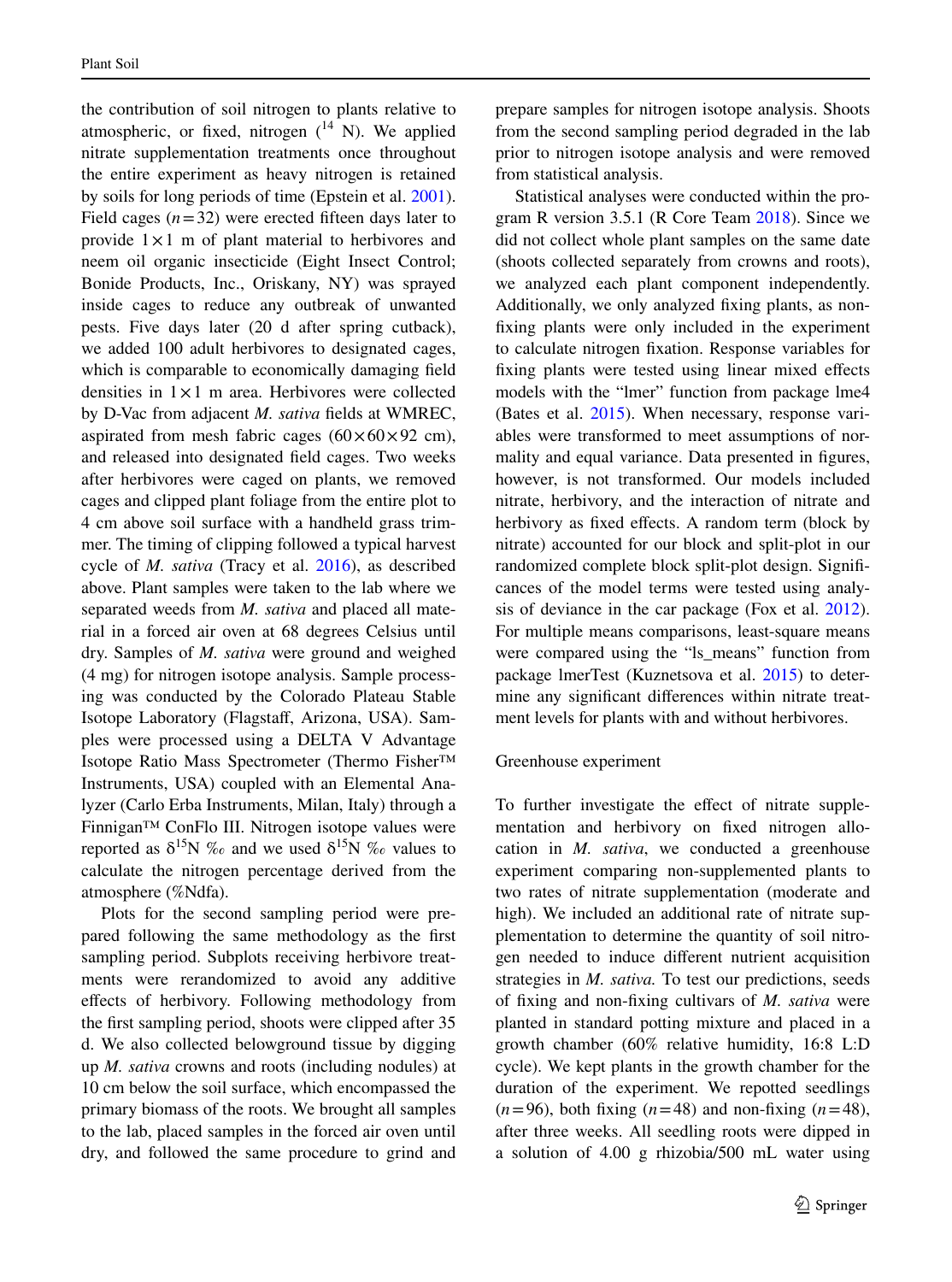the same rhizobia inoculant as the feld experiment. Seedlings were placed in 'cone-tainers' (3.8 cm in diameter $\times$ 21 cm deep) containing 50/50 mixture of sterilized sphagnum peat moss and sand (Sakrete Multi-Purpose Sand; Sakrete, Charlotte, NC), totaling 130 g of sand-peat mixture per cone-tainer. We fertilized plants once per week with 10 mL of fullstrength nitrogen-free Hoagland's solution (Hoagland and Arnon [1950](#page-13-23)). Cone-tainers were arranged in a randomized complete block design containing eight blocks and twelve treatment combinations. Our treatment combinations contained two factors with two levels (cultivar, herbivory) and one factor with three levels (nitrate supplementation), fully crossed. Nitrate supplementation treatments were applied once a week following repotting until the conclusion of the experiment and consisted of three diferent levels: full rate (High Nitrate), 25% rate (Moderate Nitrate), or none (No Nitrate). Using an estimate of 67 kg of nitrogen fertilizer per hectare for small grain production, we calculated the full rate of nitrogen supplementation to be 4.3 mg per pot. For the full rate (High Nitrate), we added  $3.03 \times 10^{-3}$  mmol/L (5 mL) of 15 N-labelled potassium nitrate diluted in deionized water each week. To account for any effect of potassium, we equilibrated the amount of potassium added across all other supplementation treatments with potassium chloride amendments. Hence, the 25% full rate (Moderate Nitrate) supplementation consisted of  $7.60 \times 10^{-4}$  mmol/L (1.5 mL) of <sup>15</sup> N-labelled potassium nitrate diluted in deionized water and  $3.09 \times 10^{-3}$  mmol/L (3.5 mL) of potassium chloride diluted in deionized water per week. For non-supplementation (No Nitrate), we added  $3.00 \times 10^{-3}$  mmol/L (5 mL) potassium chloride diluted in deionized water per week. Plants were watered daily with 10–20 mL of deionized water as needed.

After twelve weeks of growth, plants were clipped to simulate a harvest and herbivores were caged on regrown *M. sativa* 21 days later. Following the same procedure as the feld experiment, herbivores were applied 21 days after clipping due to known increases in nitrogen fxation in *M. sativa* at this time (Vance et al. [1979\)](#page-15-19). We placed 2 nymphs (fourth instar) in designated plastic cages (4 cm in diameter  $\times$  30–60 cm in height; mesh fabric glued to plastic connector and placed on top to allow for gas exchange). After 7 d of feeding, nymphs were removed from plants and all cages were removed. Plants grew for seven more days to reach 35 d of regrowth after our simulated harvest. We sacrifced plants and separated roots (including nodules), crowns, and shoots, and placed samples in the forced air oven at 68 degrees Celsius until dry and measured dry weight of all samples. Dried samples were ground and weighed (4 mg) for nitrogen isotope analysis following the same procedure described for the feld experiment.

For statistical analyses, we tested each plant component independently and combined shoots, crowns, and roots for each plant sample to test whole plant responses. Again, only fxing plants were analyzed. Response variables were tested using linear mixed efects models with the "lmer" function from package lme4 (Bates et al. [2015\)](#page-12-9). When necessary, response variables were transformed to meet assumptions of normality and equal variance. Data presented in fgures, however, is not transformed. Our models included nitrate, herbivory, and the interaction of nitrate and herbivory as fxed efects. A random term (block) accounted for block efect in our randomized complete block design. Signifcances of the model terms were tested using analysis of deviance in the car package (Fox et al.  $2012$ ). For multiple means comparisons, least-square means were compared using the "ls\_means" function from package lmerTest (Kuznetsova et al. [2015\)](#page-14-20) to determine signifcant diferences between nitrate treatment levels, as well as within nitrate treatment levels on plants with and without herbivores*.*

Calculating biological nitrogen fxation and fxed nitrogen biomass

To determine the amount of biological nitrogen fxation in *M. sativa*, we used natural nitrogen isotope ratios (expressed as  $\delta^{15}N$  values) of fixing and nonfxing plants. Nitrogen fxation is expressed as the nitrogen percentage derived from the atmosphere (%Ndfa)*.* Non-fxing reference plants account for the contribution of soil nitrogen to the isotopic signature of fixing plants. In other words, the  $\delta^{15}N$  value of the fixing plant should fall somewhere between the  $\delta^{15}N$ value of the non-fxing plant, which relies entirely on soil nitrogen, and the  $\delta^{15}N$  value of the atmosphere, as 99.636% of N in the atmosphere is  $^{14}$  N. Two diferent equations were used to calculate %Ndfa, depending on nitrate supplementation treatment. For experimental units that did not receive supplemental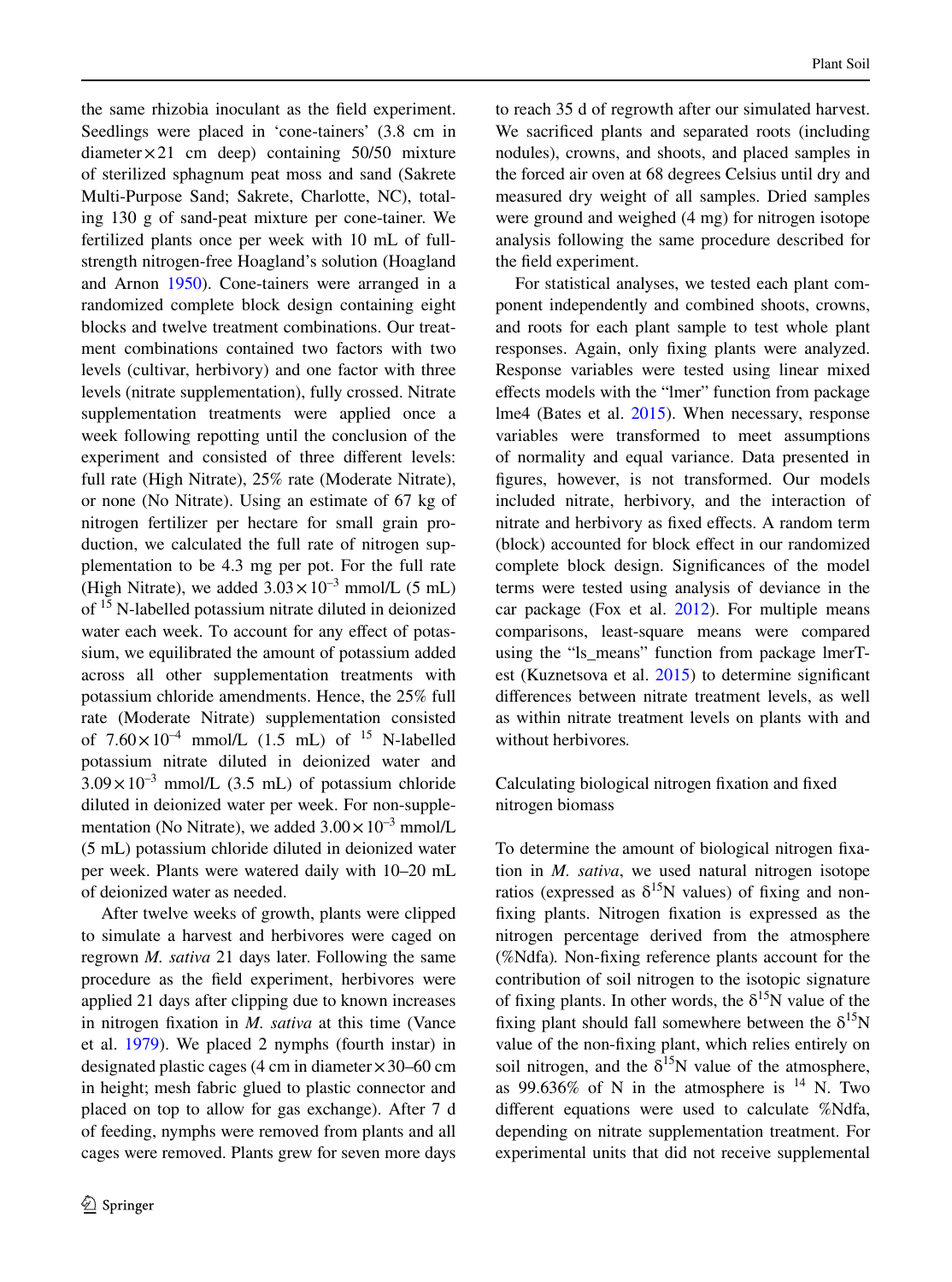nitrate, we used the  $15$  N Natural Abundance Equation (Shearer and Kohl [1986](#page-15-22)):

carbon percentage, or nitrogen percentage (Table [1;](#page-7-0) Table S2). However, herbivory had a signifcant

| %Ndfa = $\frac{6}{x}$ | $\delta^{15}$ N of reference plant – $\delta^{15}$ N of N <sub>2</sub> – fixing legume 100 |  |
|-----------------------|--------------------------------------------------------------------------------------------|--|
|                       | $\delta^{15}$ N of reference plant – B                                                     |  |

In this equation, 'B' represents the  $\delta^{15}N$  of nitrogen derived from fxation for a given plant species. Following similar methodology as West et al. [\(2005](#page-15-23)), we set B equal to 0. Additionally, for each treatment combination, we averaged  $\delta^{15}N$  values of non-fixing reference plants (Tables  $S3$  and  $S6$ ) and used the average per treatment combination value for calculations of %Ndfa in each fxing replicate.

For experimental units that received supplemental nitrate, we calculated %Ndfa using the  $15$  N Isotope Dilution Equation (McAulife et al. [1958](#page-14-21)):

$$
\% \text{Ndfa} = \left(1 - \frac{\text{atom}\%^{15}\text{N excess N}_2 \text{-fixing legume}}{\text{atom}\%^{15}\text{N excess reference plant}}\right) \times 100
$$

'Atom%<sup>15</sup> N excess' is similar to  $\delta^{15}N$  values but reflects the <sup>15</sup> N enrichment above background. We used the <sup>15</sup> N Natural Abundance Equation because soil nitrogen content was artifcially enriched relative to the atmosphere, allowing us to disregard the B value because enrichment exceeds natural variation of <sup>15</sup> N (Unkovich et al. [2008](#page-15-24)). We averaged atom%<sup>15</sup> N excess values for all reference plants under specifc nitrate supplementation and herbivory treatment combinations and used those average per treatment values to calculate %Ndfa of each fxing replicate.

To calculate fxed nitrogen biomass, we determined nitrogen biomass (Dry Biomass x N Percentage) and used the following formula:

Fixed Nitrogen Biomass = 
$$
\frac{\text{(Nitrogen Biomass} \times \%\text{Ndfa)}}{100}
$$

#### **Results**

Field experiment: above- and belowground responses to herbivory and nitrate supplementation

Soil nutrient analyses revealed low levels of soil nitrate prior to nitrate supplementation treatments (Table S1). Nitrate supplementation, herbivory, and their interaction had no effect on shoot total biomass,

effect on shoot C:N ratios  $(F_{1,6}=10.07, P=0.02;$ Table [1\)](#page-7-0) and, under moderate nitrate supplementation only, induced an  $11\%$  increase ( $P=0.02$ ; Fig. [1a\)](#page-7-1) in the C:N ratio of shoots. Shoot nitrogen biomass was not affected by either herbivory or nitrate (Table [1;](#page-7-0) Table S2). Shoot %Ndfa was affected by nitrate supplementation  $(F_{1,6}=15.21, P=0.008;$  Table [1\)](#page-7-0) and herbivory  $(F_{1,6}=21.53, P=0.004;$  $(F_{1,6}=21.53, P=0.004;$  $(F_{1,6}=21.53, P=0.004;$  Table 1) treatments, as well as the interaction of nitrate supplementation and herbivory  $(F_{1,6}=37.33, P<0.001;$ Table [1](#page-7-0)). Specifically, under no nitrate conditions, we detected a  $150\%$  increase ( $P < 0.001$ ; Fig. [1b](#page-7-1)) in shoot %Ndfa following herbivory when compared to undamaged controls. Moderate nitrate conditions induced low %Ndfa regardless of herbivory (Fig. [1b](#page-7-1)). When we tested shoot fxed nitrogen biomass, our model detected an effect of nitrate  $(F_{16}=13.90,$ *P*=0.01; Table [1\)](#page-7-0). Fixed nitrogen biomass increased 130%  $(P=0.04;$  Fig. [1c\)](#page-7-1) in shoots with herbivory under no nitrate supplementation compared to shoots without herbivory, indicating biomass diferences alone did not drive the pattern seen in %Ndfa. Shoot fxed nitrogen biomass in moderate nitrate soils remained low with and without herbivory (Fig. [1c\)](#page-7-1).

For the above- and belowground interface (crowns) and belowground (roots) tissue, we detected few efects of herbivory, nitrate supplementation, or the interaction of nitrate and herbivory (Table [1;](#page-7-0) Table S2). To calculate %Ndfa for crowns and roots, we used non-fixing  $\delta^{15}N$  and Atom%<sup>15</sup> N excess values (Table S3). For crowns, we detected no signifcant efects across all response variables (Table [1](#page-7-0)). The interaction of nitrate supplementation and herbivory affected carbon percentage of roots  $(F_{1,6}=8.71,$  $P=0.03$ ; Table [1](#page-7-0)). For all other response variables, we detected no significant effects for roots (Table [1](#page-7-0)).

Greenhouse experiment: above- and belowground responses to herbivory and nitrate supplementation

We found that nitrate supplementation and herbivory treatments diferentially altered the response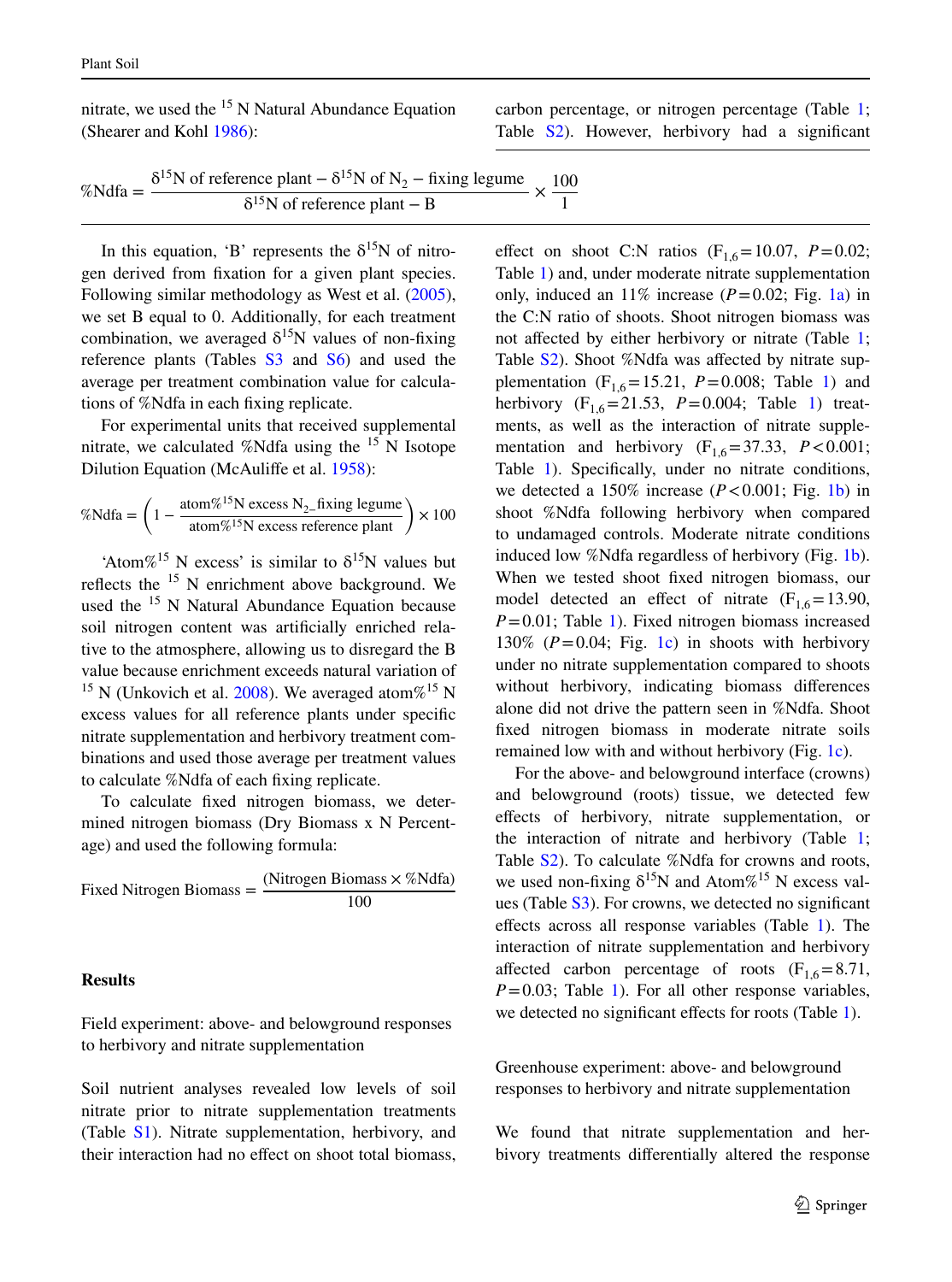|                               | Source             | df           | Shoots    |            | Crown     |            | Roots     |            |
|-------------------------------|--------------------|--------------|-----------|------------|-----------|------------|-----------|------------|
| Parameter                     |                    |              | $F$ value | $p$ -value | $F$ value | $p$ -value | $F$ value | $p$ -value |
| <b>Total Biomass</b>          | Nitrate            | 1            | 0.11      | 0.75       | 4.02      | 0.07       | 3.22      | 0.12       |
|                               | Herbivory          | 1            | 3.34      | 0.12       | 1.55      | 0.24       | 0.54      | 0.49       |
|                               | Herbivory *Nitrate | 1            | 2.14      | 0.19       | 1.49      | 0.24       | 1.90      | 0.22       |
| Percent Carbon (%)            | Nitrate            | $\mathbf{1}$ | 3.13      | 0.13       | 1.26      | 0.31       | 1.14      | 0.33       |
|                               | Herbivory          | $\mathbf{1}$ | 0.80      | 0.41       | 2.98      | 0.08       | 2.87      | 0.14       |
|                               | Herbivory *Nitrate | 1            | 0.12      | 0.74       | 0.84      | 0.36       | 8.71      | 0.03       |
| Percent Nitrogen (%)          | Nitrate            | 1            | 0.03      | 0.88       | 1.83      | 0.22       | 0.08      | 0.79       |
|                               | Herbivory          | 1            | 2.40      | 0.17       | 0.03      | 0.86       | 3.29      | 0.12       |
|                               | Herbivory *Nitrate | 1            | 0.03      | 0.86       | 1.78      | 0.23       | 0.08      | 0.78       |
| C:N Ratio                     | Nitrate            | 1            | 0.91      | 0.38       | 0.16      | 0.70       | 1.19      | 0.32       |
|                               | Herbivory          | $\mathbf{1}$ | 10.07     | 0.02       | 1.15      | 0.30       | 0.02      | 0.89       |
|                               | Herbivory *Nitrate | 1            | 0.63      | 0.46       | 0.52      | 0.48       | 1.61      | 0.25       |
| Nitrogen Biomass              | Nitrate            | 1            | 0.11      | 0.76       | 2.50      | 0.14       | 3.62      | 0.11       |
|                               | Herbivory          | 1            | 3.15      | 0.13       | 1.55      | 0.24       | 1.24      | 0.31       |
|                               | Herbivory *Nitrate | $\mathbf{1}$ | 1.28      | 0.30       | 0.74      | 0.41       | 2.27      | 0.18       |
| Fixed Nitrogen (%)            | Nitrate            | 1            | 15.21     | 0.008      | 0.01      | 0.94       | 0.54      | 0.48       |
|                               | Herbivory          | 1            | 21.53     | 0.004      | 0.01      | 0.92       | 0.38      | 0.55       |
|                               | Herbivory *Nitrate | 1            | 37.33     | < 0.001    | 0.22      | 0.65       | 0.38      | 0.55       |
| <b>Fixed Nitrogen Biomass</b> | Nitrate            | $\mathbf{1}$ | 13.90     | 0.01       | 0.11      | 0.75       | 0.49      | 0.50       |
|                               | Herbivory          | $\mathbf{1}$ | 2.49      | 0.17       | 0.08      | 0.79       | 0.33      | 0.58       |
|                               | Herbivory *Nitrate | $\mathbf{1}$ | 4.10      | 0.09       | 0.32      | 0.58       | 0.31      | 0.59       |

<span id="page-7-0"></span>**Table 1** Linear mixed efects model analysis of variance results of *M. sativa* samples taken from feld experiment. Shoots were collected on 25-Jun-2018, and crowns and roots were collected on 30-Jul-2018. Bolded values indicate signifcant efects

of shoots, crowns, and roots in the greenhouse (Table [2](#page-8-0); Table S4). Nitrate and herbivory treatments did not change percent carbon in shoots, crowns, or roots (Table  $2$ ; Table  $S5$ ). We detected an effect of nitrate  $(F_{1,35} = 3.76, P = 0.03;$  Table [2\)](#page-8-0) and herbivory  $(F_{1,35} = 8.07, P = 0.007;$  Table [2](#page-8-0)) on percent

<span id="page-7-1"></span>**Fig. 1** Herbivory in the feld increased aboveground nitrogen fxation and fxed nitrogen allocation in nonsupplemented soils. Shoot (stems and leaves) means  $(\pm$  SE). Brackets indicate diferences between nitrate levels. '\*' *P*<0.05 '\*\*' *P*<0.01 '\*\*\*' *P*<0.001; **a** %Ndfa=Nitrogen percentage derived from the atmosphere **b** Fixed nitrogen biomass

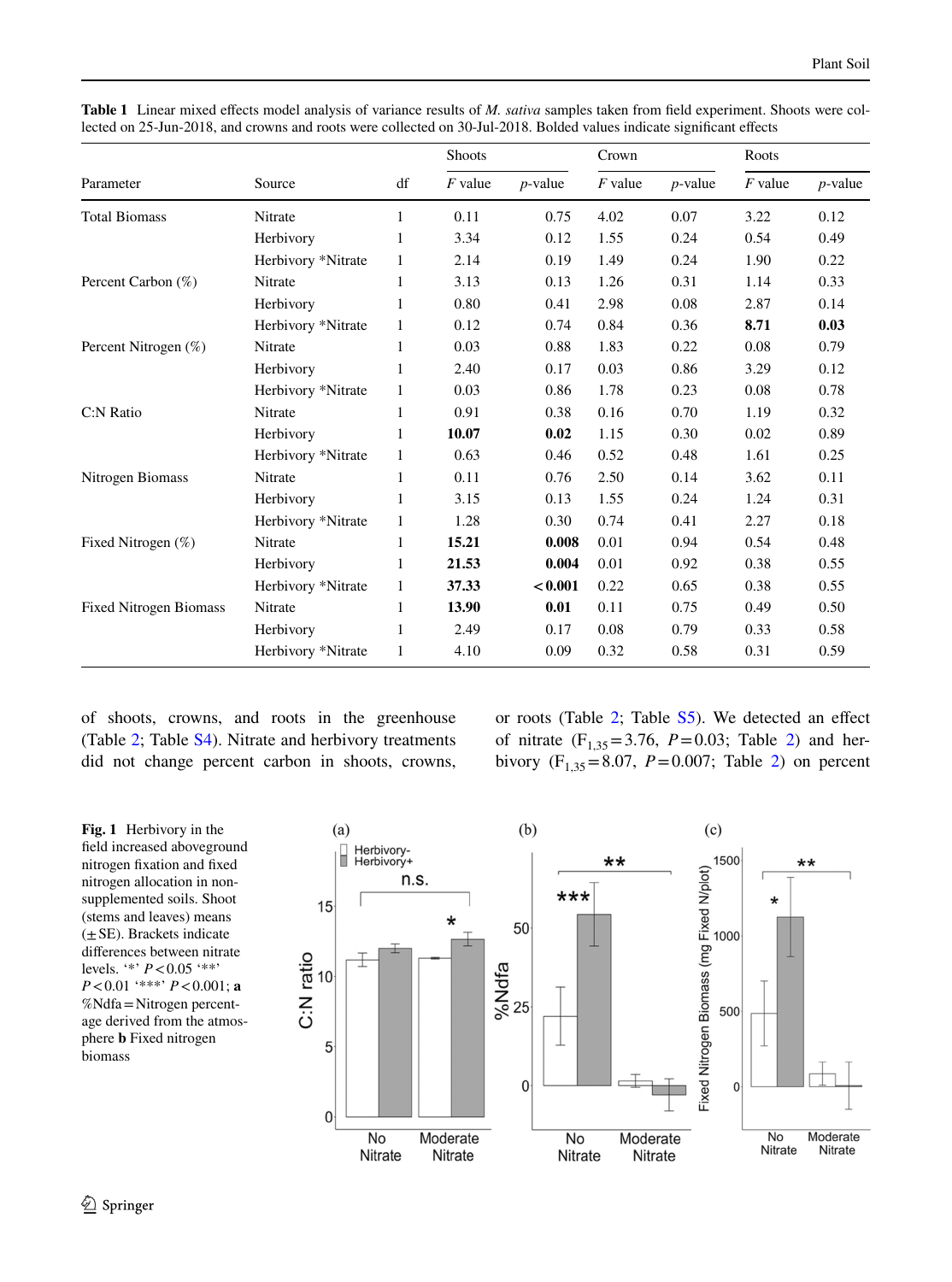|                               | Source             | df             | <b>Shoots</b> |                      | Crown            |                      | Roots        |                      | <b>Whole Plant</b> |                      |
|-------------------------------|--------------------|----------------|---------------|----------------------|------------------|----------------------|--------------|----------------------|--------------------|----------------------|
| Parameter                     |                    |                |               | $F$ value $p$ -value |                  | $F$ value $p$ -value |              | $F$ value $p$ -value |                    | $F$ value $p$ -value |
| <b>Total Biomass</b>          | Nitrate            | $\overline{2}$ | 0.69          | 0.51                 | 0.06             | 0.95                 | 0.04         | 0.96                 | 0.21               | 0.81                 |
|                               | Herbivory          | $\mathbf{1}$   | 1.45          | 0.24                 | $0.02\,$         | 0.90                 | 0.31         | 0.58                 | 0.05               | 0.82                 |
|                               | Herbivory *Nitrate | 2              | 2.87          | 0.07                 | 1.46             | 0.24                 | 1.86         | 0.17                 | 1.83               | 0.17                 |
| Percent Carbon (%)            | Nitrate            | $\overline{c}$ | 1.45          | 0.98                 | 3.14             | 0.06                 | 0.59         | 0.56                 | 0.23               | 0.80                 |
|                               | Herbivory          | $\mathbf{1}$   | 5.78          | 0.97                 | 3.50             | 0.07                 | 0.21         | 0.65                 | 1.07               | 0.31                 |
|                               | Herbivory *Nitrate | 2              | 1.20          | 0.98                 | 0.24             | 0.78                 | 0.76         | 0.47                 | 0.94               | 0.40                 |
| Percent Nitrogen (%)          | Nitrate            | $\overline{c}$ | 3.76          | 0.03                 | 0.40             | 0.68                 | 0.81         | 0.46                 | 1.22               | 0.31                 |
|                               | Herbivory          | 1              | 8.07          | 0.007                | 1.34             | 0.26                 | 0.01         | 0.92                 | 2.88               | 0.10                 |
|                               | Herbivory *Nitrate | 2              | 1.89          | 0.17                 | 2.47             | 0.10                 | 0.34         | 0.71                 | 1.65               | 0.21                 |
| C:N Ratio                     | Nitrate            | 2              | 2.67          | 0.08                 | 0.89             | 0.42                 | 1.18         | 0.32                 | 0.25               | 0.78                 |
|                               | Herbivory          | 1              | 14.11         | < 0.001              | 0.66             | 0.42                 | 0.01         | 0.92                 | 0.34               | 0.56                 |
|                               | Herbivory *Nitrate | 2              | 1.36          | 0.27                 | 2.83             | 0.07                 | 0.34         | 0.71                 | 1.10               | 0.34                 |
| Nitrogen Biomass              | Nitrate            | 2              | 0.34          | 0.71                 | 0.19             | 0.83                 | 0.14         | 0.87                 | 0.26               | 0.78                 |
|                               | Herbivory          | 1              | 0.30          | 0.59                 | 0.16             | 0.69                 | 0.23         | 0.64                 | 0.29               | 0.60                 |
|                               | Herbivory *Nitrate | 2              | 0.97          | 0.39                 | 0.50             | 0.61                 | 1.15         | 0.33                 | 1.00               | 0.38                 |
| Fixed Nitrogen (%)            | Nitrate            | 2              | 559.24        |                      | $< 0.001$ 607.27 |                      | < 0.00152.07 |                      | < 0.00176.71       | < 0.001              |
|                               | Herbivory          | $\mathbf{1}$   | 5.92          | 0.02                 | 0.53             | 0.47                 | 0.87         | 0.36                 | 0.29               | 0.59                 |
|                               | Herbivory *Nitrate | 2              | 0.43          | 0.66                 | 0.71             | 0.50                 | 0.47         | 0.63                 | 1.43               | 0.25                 |
| <b>Fixed Nitrogen Biomass</b> | Nitrate            | $\overline{c}$ | 16.99         | < 0.001              | 23.50            | $< 0.001$ 21.83      |              | < 0.00154.52         |                    | < 0.001              |
|                               | Herbivory          | 1              | 0.08          | 0.78                 | 0.01             | 0.99                 | 0.18         | 0.67                 | 3.17               | 0.08                 |
|                               | Herbivory *Nitrate | 2              | 0.81          | 0.45                 | 0.86             | 0.43                 | 0.33         | 0.72                 | 0.03               | 0.97                 |

<span id="page-8-0"></span>**Table 2** Linear mixed efects model analysis of variance results of whole plants of *M. sativa* from greenhouse experiment. Shoots, crowns, and roots were collected simultaneously and combined for whole plant analyses. Bolded values indicate signifcant efects

nitrogen of shoots but not percent nitrogen of crowns or roots. C:N ratio of shoots  $(P<0.05$ ; Fig. [2a\)](#page-9-0) and crowns ( $P < 0.05$ ; Fig. [2a\)](#page-9-0) under no nitrate conditions increased by 18% and 32%, respectively, in response to herbivory. Herbivory also increased C:N ratio of high nitrate shoots by  $12\%$  ( $P < 0.05$ ; Fig. [2a\)](#page-9-0). C:N ratio of shoots, crowns, and roots under moderate nitrate conditions showed no signifcant response to herbivory (Fig. [2a\)](#page-9-0). Nitrate supplementation affected %Ndfa  $(P<0.001$ ; Table [2](#page-8-0)) and fixed nitrogen biomass  $(P<0.001$ ; Table [2\)](#page-8-0) of shoots, crowns, and roots. Additionally, an efect of herbivory on %Ndfa of shoots was detected as well  $(F<sub>1,35</sub>=5.92, P=0.02;$ Table [2](#page-8-0)). Fixed nitrogen biomass increased across shoots, crowns, and roots under herbivory without nitrate supplementation (Fig. [2b\)](#page-9-0). In contrast, fxed nitrogen biomass decreased in high nitrate shoots, crowns, and roots under herbivory (Fig. [2b](#page-9-0)). Shoots, crowns, and roots in moderate nitrate conditions showed no changes in fxed nitrogen biomass (Fig. [2b](#page-9-0)).

# Greenhouse experiment: combined whole plant responses

Since all tissue types responded similarly to treatment combinations in the greenhouse, shoots, crowns, and roots were combined to analyze changes in whole plant responses to nitrate supplementation, herbivory, and the interaction of herbivory and nitrate (Table S7). We found a 17% reduction  $(P=0.02;$  Fig.  $3a$ ) in the nitrogen percentage of whole plants under herbivory in conditions without nitrate supplementation. Interestingly, plants without nitrate supplementation or herbivory accumulated the greatest nitrogen percentage relative to all other treatment combinations (Fig.  $3a$ ). An effect of nitrate  $(F_{2,35} = 76.71, P < 0.001;$ Table [2](#page-8-0)) on %Ndfa of whole plants was documented, although no signifcant pairwise comparisons between plants with and without herbivores were detected (Fig. [3b](#page-10-0)). Nitrate supplementation had an efect on fxed nitrogen biomass of whole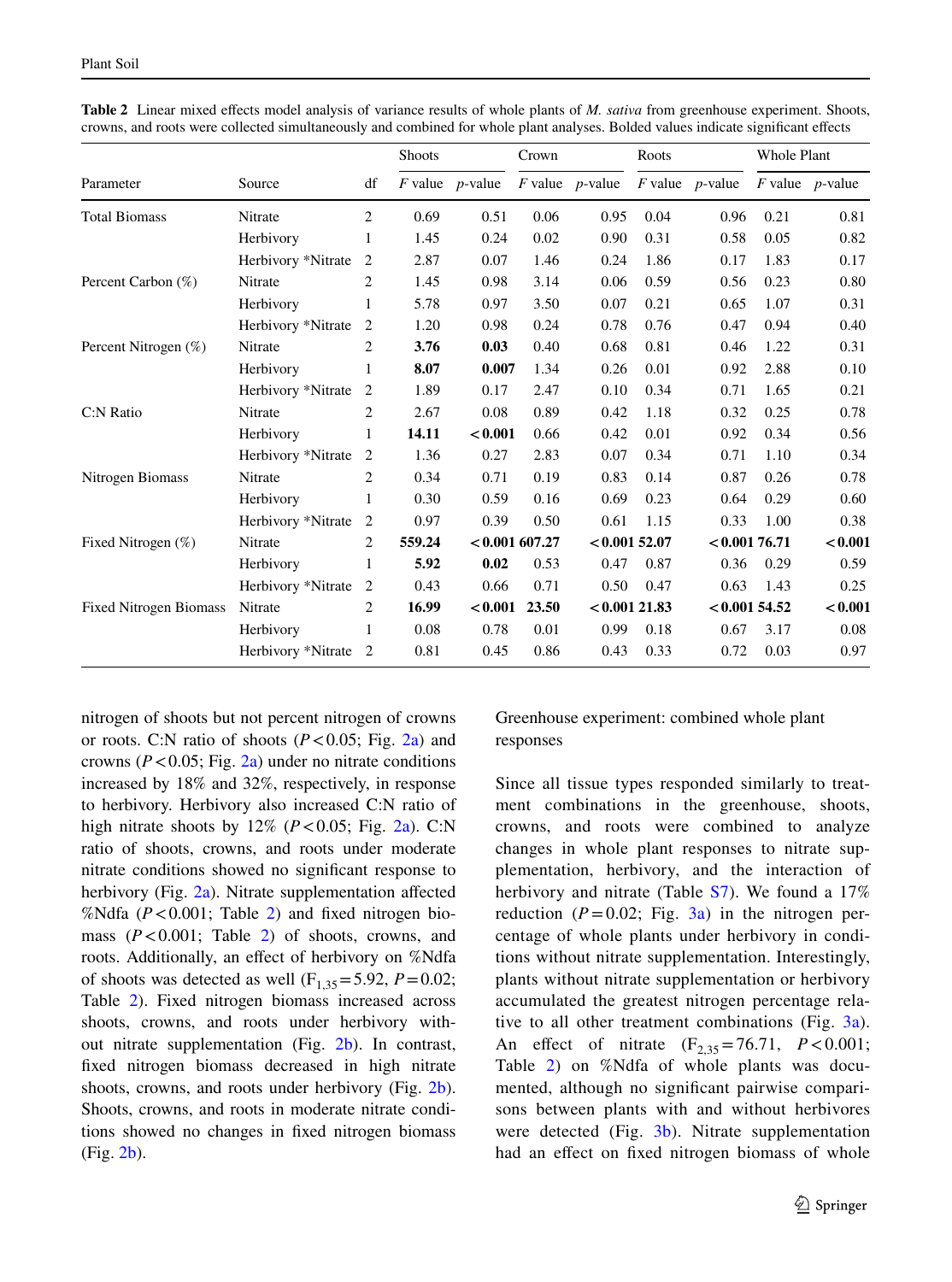

<span id="page-9-0"></span>**Fig. 2** Nitrate supplementation in the greenhouse did not alter nitrogen percentage but changed fxed nitrogen allocation above- and belowground. Shoot (stems and leaves), crown, and root means  $(\pm SE)$ . Brackets indicating differences between nitrate levels removed for clarity. '\*' *P*<0.05 '\*\*' *P*<0.01 '\*\*\*' *P*<0.001; **a** Nitrogen (%), signifcant nitrate efect for shoots: None-Moderate  $(P=0.01)$  **b** Fixed nitrogen biomass of shoots (leaves and stems), crowns, and roots, signifcant nitrate efect for shoots, crowns, and roots: None-Moderate (*P*<0.001) and Moderate-High (*P*<0.001)

plants  $(F_{2,35} = 54.52, P < 0.001$  $(F_{2,35} = 54.52, P < 0.001$  $(F_{2,35} = 54.52, P < 0.001$ ; Table 2). Wholeplant fxed nitrogen allocation was marginally significant  $(F_{2,35} 3.17, p=0.08;$  Table [2\)](#page-8-0) and showed diferential responses to herbivory across nitrate levels: increases with no nitrate supplementation, none at moderate nitrate, and decreases with high nitrate supplementation (Fig. [3c](#page-10-0)).

### **Discussion**

Determining outcomes of plant interactions with benefcial soil microbes remains challenging but critical as these symbioses often enhance plant growth and defense (Pineda et al. [2010](#page-14-3); Heinen et al. [2018;](#page-13-24) Friman et al.  $2021$ , and harnessing the full potential of benefcial microbes is predicted to boost agroecosystem productivity (Pineda et al. [2017;](#page-14-22) Yadav et al. [2020;](#page-15-25) French et al. [2021\)](#page-13-25). Plant interactions in both above- and belowground environments can infuence soil microbe symbioses, requiring examination of systemic changes in plants. Here, we tested how *M. sativa* plants respond to nitrate supplementation and aboveground herbivory, examining both above- and belowground plant resource allocation. We predicted herbivory would decrease legume carbon provided to rhizobia, as previous research demonstrated herbivory reduced photosynthesis and belowground carbon allocation (Nielsen et al. [1990](#page-14-16)). Reduced belowground carbon was predicted to limit nitrogen fxation, and we predicted these effects would be evident in nonsupplemented soils. In contrast, moderate nitrate soils were predicted to allow legumes to overcome carbon losses to herbivores, as nitrate would boost photosynthesis. High nitrate supply was predicted to reduce legume reliance on rhizobia, allowing legumes to access nitrogen necessary for growth and defense through the soil. Across nitrate levels, we predicted allocation of fxed nitrogen belowground, away from the aboveground herbivore feeding.

Overall, we detected the opposite response in *M. sativa*: non-supplemented and high nitrate soils stimulated fxed nitrogen allocation, although patterns of above- and belowground allocation difered between the feld and greenhouse, and moderate nitrate soils allocated comparatively low levels of fxed nitrogen. Across soil nitrate levels in both the feld and greenhouse, we detected very minimal effects of herbivory on belowground tissues. In non-supplemented feld soils only, herbivory increased aboveground fxed nitrogen allocation (Fig. [1b-c\)](#page-7-1).

#### Above- and belowground resource allocation

To tolerate herbivory, plants can allocate resources above- or belowground away from the attacking herbivore (Kaplan et al. [2008](#page-13-10)). Tolerance allows plants to withstand herbivory but not necessarily directly deter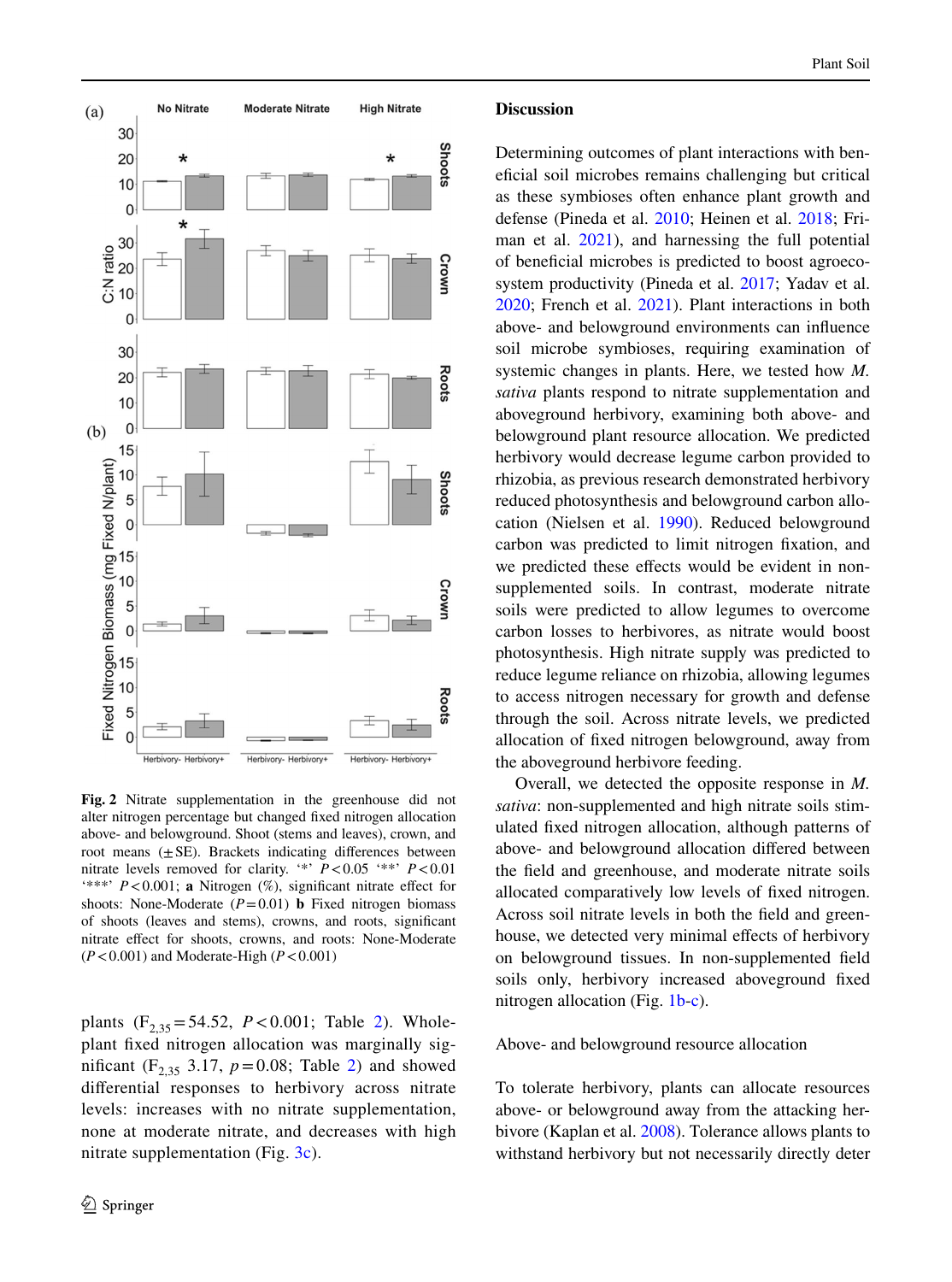<span id="page-10-0"></span>**Fig. 3** Nitrogen fxation and fxed nitrogen allocation varied in the greenhouse across nitrate supplementation, but not nitrogen percentage. Whole plant means  $(\pm SE)$ . Brackets indicate diferences between nitrate levels. '\*' *P*<0.05 '\*\*' *P*<0.01 '\*\*\*' *P*<0.001; **a** Nitrogen (%) **b** %Ndfa=Nitrogen percentage derived from the atmosphere **c** Fixed nitrogen biomass



the herbivore. In contrast to tolerance, plants can also allocate resources to defense against herbivores, and rhizobia are thought to play important roles in supplying nitrogen for plant production of aboveground defense compounds (Thamer et al. [2011\)](#page-15-7). We found *M. sativa* allocated greater amounts of fxed nitrogen aboveground following herbivory in non-supplemented feld soils (Fig. [1b-c](#page-7-1)). To determine fxed nitrogen allocation, we used nitrogen isotope methods, which have some limitations including underestimating fxed nitrogen allocation, as we could not account for nitrogen lost to plant volatiles or root exudates, and subjecting fxing and non-fxing cultivars to herbivory. The cultivars may respond to herbivory in contrasting ways but we used the non-fxing cultivar, in essence, as a tool to estimate nitrate uptake in fxing plants with nitrate supplementation treatments. Increased aboveground fxed nitrogen allocation could indicate *M. sativa* utilizes fxed nitrogen aboveground for defense or a compensatory growth response that is independent of herbivore response pathways due to aboveground tissue loss. Dean et al. [\(2014](#page-13-26)) found no changes in defensive phytohormones of soybeans following aphid feeding but recent fndings indicate this efect is dependent on the identity of aphid bacterial endosymbionts (Pandharikar et al. [2020\)](#page-14-23). To subvert plant defenses, insect herbivores can employ diferent counter-defense strategies to access host-plant nutrients (Karban and Agrawal

[2002\)](#page-14-24). Aphids, as well as other piercing-sucking herbivores, rely on endosymbionts in their salivary glands to manipulate host-plant defense (Wang et al. [2020\)](#page-15-26) and access nutrients (Goggin [2007](#page-13-27)). Indeed, pea aphid feeding redirects nitrogen movement in *M. sativa* (Girousse et al. [2005\)](#page-13-28), which suggests piercing-sucking herbivores could enhance fxed nitrogen allocation aboveground for their own beneft. Pea aphids are co-evolved with *M. sativa* whereas *E. fabae* is native to North America and *M. sativa* is not. Although *E. fabae* and *M. sativa* are not co-evolved, *E. fabae* feeds on a wide range of host plants and shows a clear preference for Fabaceae (Lamp et al. [1994\)](#page-14-25). It is possible that *E. fabae* can manipulate fxed nitrogen movement in co-evolved species within Fabaceae and the same mechanisms are at play with *M. sativa*. Recent work on the transcriptomics of *E. fabae* salivary glands identifed numerous candidate genes that may shed light on the mechanism underlying *E. fabae* host-plant manipulation (DeLay et al. [2012\)](#page-13-29). Further research is needed to determine if the increase in aboveground fxed nitrogen allocation is driven by plant or herbivore.

Soil nitrate and legume-rhizobia symbioses

Legume-rhizobia symbioses typically result in mutualism, as legumes provide carbon in exchange for fxed nitrogen from rhizobia. Mutualisms can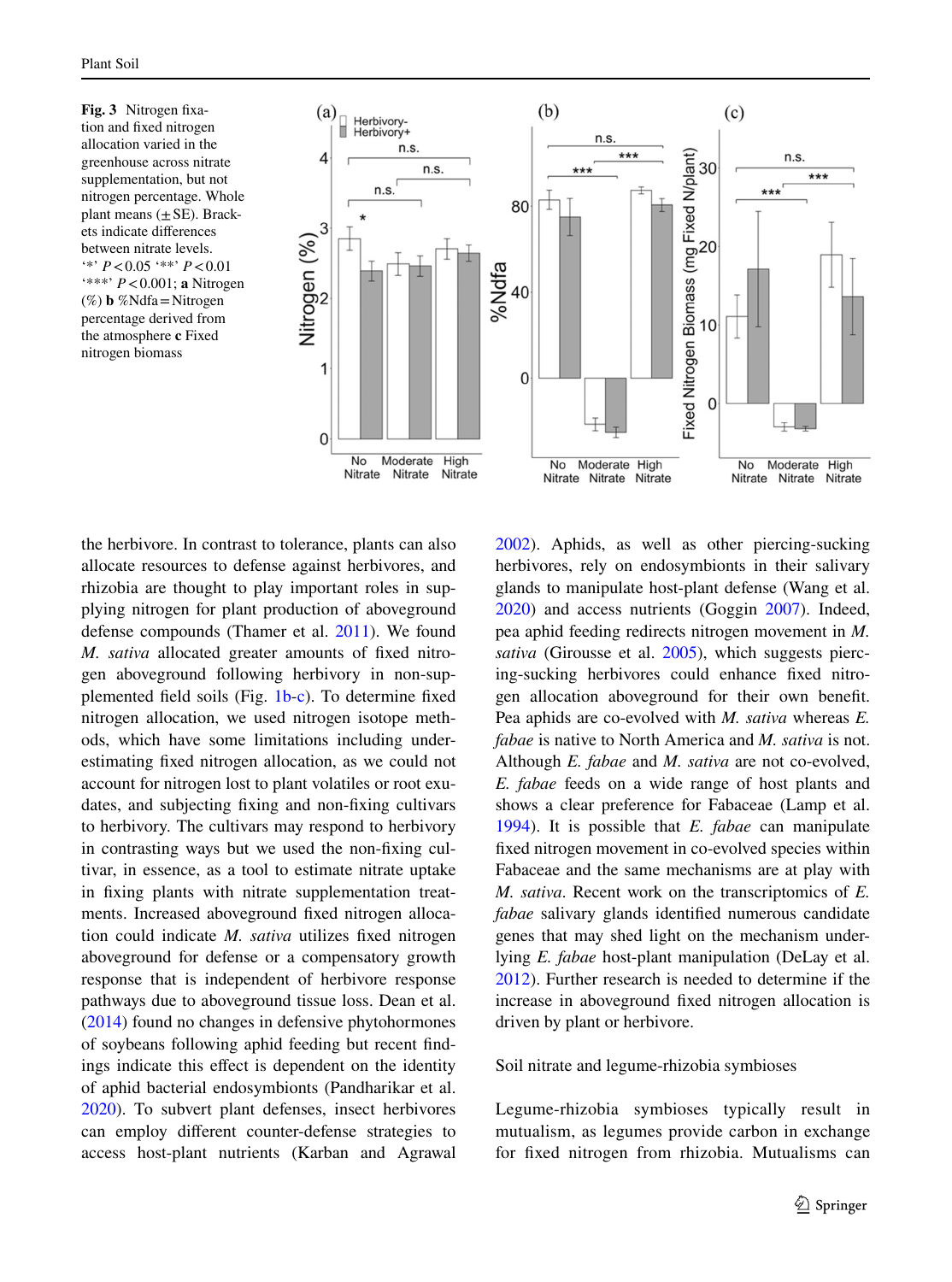breakdown, however, when rhizobia 'cheat' by inducing nodulation but not fxing nitrogen, which is often detected and sanctioned against by legumes (Kiers et al. [2003](#page-14-26)). Enhanced soil nitrate levels can also drive legumes to opt-out of rhizobia mutualisms (Kiers et al. [2006\)](#page-14-27), as legumes assimilate nitrogen directly from the soil (Streeter and Wong [1988\)](#page-15-4). Numerous lines of recent evidence call into question the generality of nitrate efects on legume-rhizobia symbioses, such as maintaining nitrogen fxation with increased nitrate fertilization (Regus et al. [2014](#page-15-27); Wolf et al. [2017](#page-15-6); Forrester and Ashman [2018](#page-13-30)) and varying responses of diferent genotypes of both rhizobia and *M. sativa* to nitrate supply (Heath et al. [2010\)](#page-13-13). Further, previous studies reported *M. sativa* maintained nitrogen fxation despite nitrogen fertilization at rates comparable to our high nitrate supply (Kelner et al. [1997](#page-14-28); Lamb et al. [1995](#page-14-29)), suggesting a capacity for legumes to simultaneously participate in rhizobia mutualisms and assimilate soil nitrate. Since legumes assimilate and transport fxed nitrogen and soil nitrate in contrasting ways (Ciesiołka et al. [2005](#page-13-31); Katayama et al. [2010](#page-14-30)), diferent nitrogen sources may play distinct roles in legume growth and defense. Our feld and greenhouse experiments showed moderate nitrate supply decreased both nitrogen fixation (Figs. [1b](#page-7-1) and [3b](#page-10-0)) and fxed nitrogen biomass (Figs. [1c](#page-7-1) and [3c\)](#page-10-0) relative to legumes in non-supplemented soils. In the feld, we also observed moderate nitrate supply increased shoot C:N ratio (Fig.  $1a$ ) following herbivory. Changes in C:N ratio may refect increased carbon-based defenses (Burghardt [2016](#page-12-10)), which, coupled with low fxed nitrogen allocation, support diferential contributions of nitrogen sources to legume defense (Pandharikar et al. [2020](#page-14-23)). In the greenhouse, high nitrate soils increased fxed nitrogen biomass relative to moderate nitrate soils (Figs. [2b](#page-9-0) and [3c](#page-10-0)), restoring fxed nitrogen allocation to levels indistinguishable from non-supplemented soil (Fig. [3c\)](#page-10-0). Following herbivory in high nitrate soils, we also documented non-signifcant reductions in fixed nitrogen biomass (Figs.  $2b$  and  $3c$ ), providing additional evidence nitrate plays a distinct role in legume defense that difers from fxed nitrogen. One possible explanation for restored nitrogen fxation in high nitrate soils could be nutrient colimitation. For nitrogen fxation, legume-rhizobia mutualisms require specifc amounts of macro- and

micronutrients in soils (Bonilla and Bolanos [2009](#page-12-11)), and legume roots may also require certain nutrients to maintain nitrate assimilation as well. Alternatively, rhizobia can also utilize soil nitrate (Breitenbeck and Bremner [1989\)](#page-12-12), which may indicate freeliving rhizobia outcompeted *M. sativa* for nitrate in high-nitrate soils (Kaye and Hart [1997\)](#page-14-31), forcing legumes to rely on nitrogen fxation.

Diferential legume responses across feld and greenhouse soils

An intriguing fnding from our study was the difference between feld and greenhouse experiments in fxed nitrogen allocation in non-supplemented soils. In our feld experiment, herbivory stimulated increased fxed nitrogen allocation to shoots (Fig. [1c\)](#page-7-1) but did not impact allocation to crowns or roots (Table S2). In greenhouse non-supplemented soils, herbivory did not change fxed nitrogen allocation across shoots, crowns, and roots (Fig. [2b\)](#page-9-0). Rhizobia diversity could drive diferent patterns between the feld and greenhouse, as Dean et al. [\(2009](#page-13-32)) detected diferential responses of aphids feeding on soybeans inoculated with commercial rhizobia compared to naturally occurring rhizobia. Although we inoculated *M. sativa* with commercial rhizobia for our feld experiment, it is possible naturally occurring rhizobia nodulated *M. sativa* as well or even outcompeted the commercial strain. Variation between rhizobia strains can diferentially afect legume growth and nutrient allocation (Heath et al. [2020](#page-13-33)), and even cascade to infuence ecosystem function (Taylor et al. [2020](#page-15-28)), indicating legume soil microbiome diversity could be an underappreciated tool in agroecosystems. Other benefcial microbes, such as arbuscular mycorrhizal fungi, can also infuence aboveground legume defense against pathogens (Ballhorn et al. [2014](#page-12-13)) and herbivores (Selvaraj et al. [2020\)](#page-15-29), and these additional microbes may account for contrasting patterns across the feld and greenhouse. Root herbivores can also play hidden roles in belowground interactions, such as the clover root weevil enhancing its performance by feeding on legume nodules (Wolfson [1987](#page-15-30)) and disrupting aboveground resource allocation in legumes (Johnson and McNicol [2010](#page-13-34)). Additional research is needed to identify the specifc cause of the diference between feld and greenhouse results.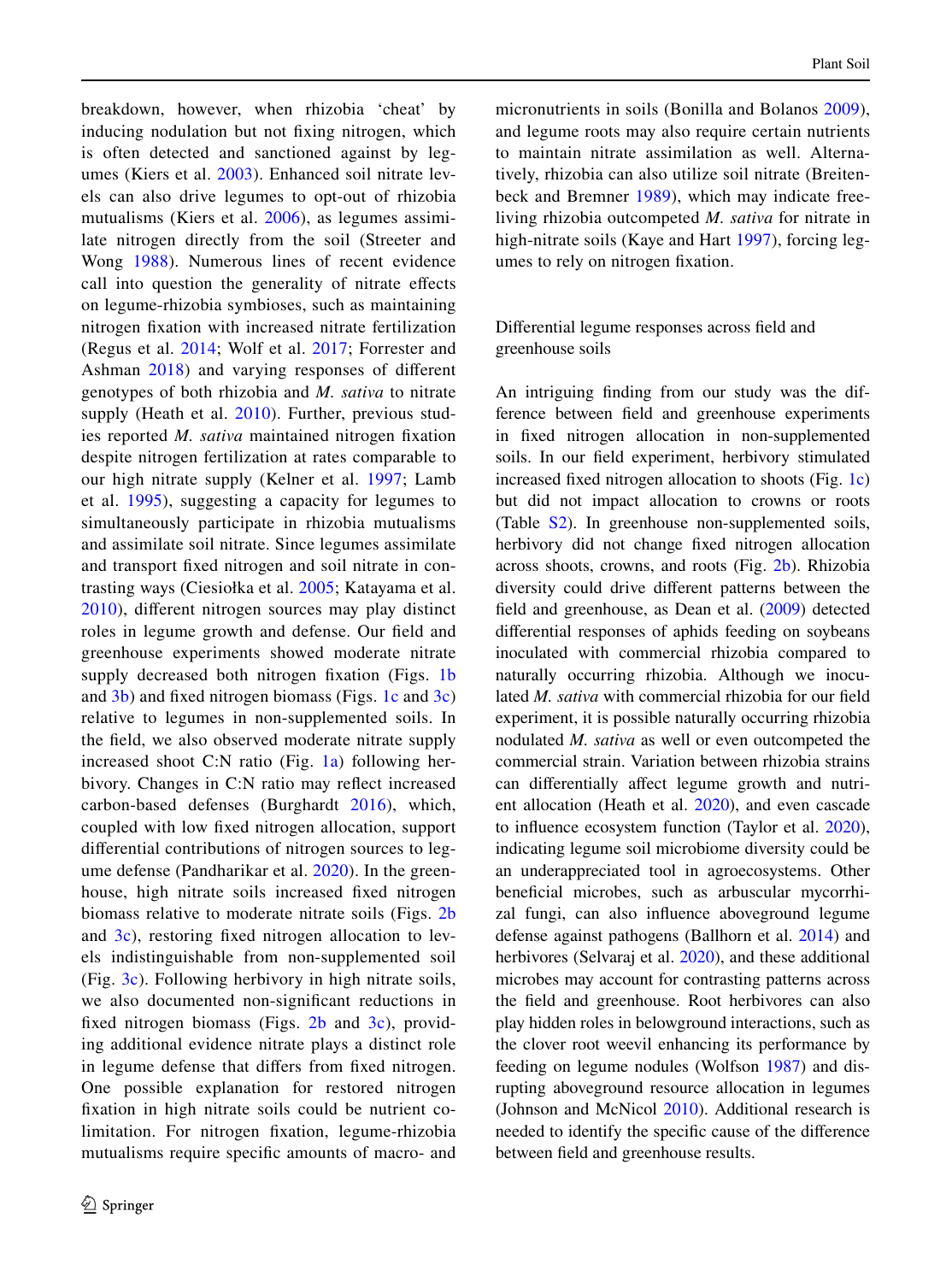# **Conclusions**

Our study demonstrates herbivory increases aboveground fxed nitrogen allocation in legumes but only in soils not supplemented with additional nitrate. Overall, our results align with proposed non-linear responses of plants to nutrient availability and belowground mutualists (Treseder and Allen [2002;](#page-15-31) Vannette and Hunter [2011\)](#page-15-13), as theory suggests a quadratic relationship between nutrient gradients and root colonization by beneficial microbes. Nutrient-free and high nutrient levels are predicted to decrease plant associations with microbes whereas moderate nutrient levels increase microbial colonization. Our results with legume-rhizobia symbioses show the opposite pattern, as non-supplemented and high nitrate soils increased fxed nitrogen allocation and moderate nitrate soils showed little fxed nitrogen allocation. Diferent types of plant–microbe symbioses alter plant traits in contrasting ways (Gibert et al. [2019](#page-13-35)), indicating more research is needed to determine how herbivores alter each symbiosis across soil nutrient conditions.

We conclude the response of *M. sativa* to herbivory is altered by nitrate supplementation, changing above- and belowground fxed nitrogen allocation. Considering nitrogen fxation drives increased production of specifc amino acids (Liu et al. [2018](#page-14-32)), future research should focus on discerning the identity of the proteins or compounds *M. sativa* incorporates fxed nitrogen into in response to herbivory and their role in plant defense which may help to determine the mechanism behind the observed responses. Our work advances current knowledge on how herbivory afects plant–microbe symbioses across varying abiotic conditions, which has important implications for our understanding of these tripartite interactions across natural and agricultural ecosystems.

**Acknowledgements** We are grateful to the Western Maryland Research and Education Center staff and greenhouse staff at the University of Maryland for their support and help in executing these experiments, as well as members of the Lamp Lab (Alina Avanesyan, Dylan Kutz, Kevin Clements, Kimmy Okada, Emily Mast, Nina McGranahan, Jessica Ho, Sami Louguit). We would like to thank Drs. Kelly Hamby, Daniel Gruner, and Karin Burghardt for feedback on an earlier version of this manuscript, as well as two anonymous reviewers. We also extend gratitude and appreciation to Dr. Alan Leslie for substantial guidance on statistical analyses and writing. This project was supported by a graduate research award provided to M. Thompson from Northeastern Sustainable Agriculture

Research and Education (Award Number GNE18-187-32231), as well as by the Hatch Project MD-ENTM-180.

#### **References**

- <span id="page-12-3"></span>Adams MA, Turnbull TL, Sprent JI, Buchmann N (2016) Legumes are diferent: Leaf nitrogen, photosynthesis, and water use efficiency. Proc Natl Acad Sci 113:4098-4103
- <span id="page-12-4"></span>Ballhorn DJ, Elias JD, Balkan MA, Fordyce RF, Kennedy PG (2017) Colonization by nitrogen-fxing Frankia bacteria causes short-term increases in herbivore susceptibility in red alder (*Alnus rubra*) seedlings. Oecologia 184:497–506
- <span id="page-12-5"></span>Ballhorn DJ, Kautz S, Schädler M (2013) Induced plant defense via volatile production is dependent on rhizobial symbiosis. Oecologia 172:833–846
- <span id="page-12-13"></span>Ballhorn DJ, Younginger BS, Kautz S (2014) An aboveground pathogen inhibits belowground rhizobia and arbuscular mycorrhizal fungi in *Phaseolus vulgaris*. BMC Plant Biol 14
- <span id="page-12-8"></span>Barnes D, Heichel G, Vance C, Peaden R (1990) Registration of 'inefective agate' and 'inefective saranac' non-N<sub>2</sub>-fixing alfalfa germplasms. Crop Sci 30:752–753
- <span id="page-12-2"></span>Barsch A, Tellström V, Patschkowski T, Küster H, Niehaus K (2006) Metabolite profles of nodulated alfalfa plants indicate that distinct stages of nodule organogenesis are accompanied by global physiological adaptations. Mol Plant Microbe Interact 19:998–1013
- <span id="page-12-9"></span>Bates D, Maechler M, Bolker B, Walker S, Christensen RHB, Singmann H, Dai B, Grothendieck G, Eigen C, Scheipl F (2015) Package 'lme4.' Convergence 12
- <span id="page-12-11"></span>Bonilla I, Bolanos L (2009) Mineral nutrition for legumerhizobia symbiosis: B, Ca, N, P, S, K, Fe, Mo, Co, and Ni: A review, in: Organic Farming, Pest Control and Remediation of Soil Pollutants. Springer 253–274
- <span id="page-12-12"></span>Breitenbeck GA, Bremner JM (1989) Ability of free-living cells of *Bradyrhizobium japonicum* to denitrify in soils. Biol Fertil Soils 7:219–224
- <span id="page-12-7"></span>Brown SP, Grillo MA, Podowski JC, Heath KD (2020) Soil origin and plant genotype structure distinct microbiome compartments in the model legume *Medicago truncatula*. Microbiome 8:139
- <span id="page-12-6"></span>Brunner SM, Goos RJ, Swenson SJ, Foster SP, Schatz BG, Lawley YE, Prischmann-Voldseth DA (2015) Impact of nitrogen fxing and plant growth-promoting bacteria on a phloem-feeding soybean herbivore. Appl Soil Ecol 86:71–81
- <span id="page-12-10"></span>Burghardt KT (2016) Nutrient supply alters goldenrod's induced response to herbivory. Funct Ecol 30:1769–1778
- <span id="page-12-0"></span>Burity H, Ta T, Faris M, Coulman B (1989) Estimation of nitrogen fxation and transfer from alfalfa to associated grasses in mixed swards under feld conditions. Plant Soil 114:249–255
- <span id="page-12-1"></span>Camargos LS, Sodek L (2010) Nodule growth and nitrogen fxation of *Calopogonium mucunoides* L. show low sensitivity to nitrate. Symbiosis 51:167–174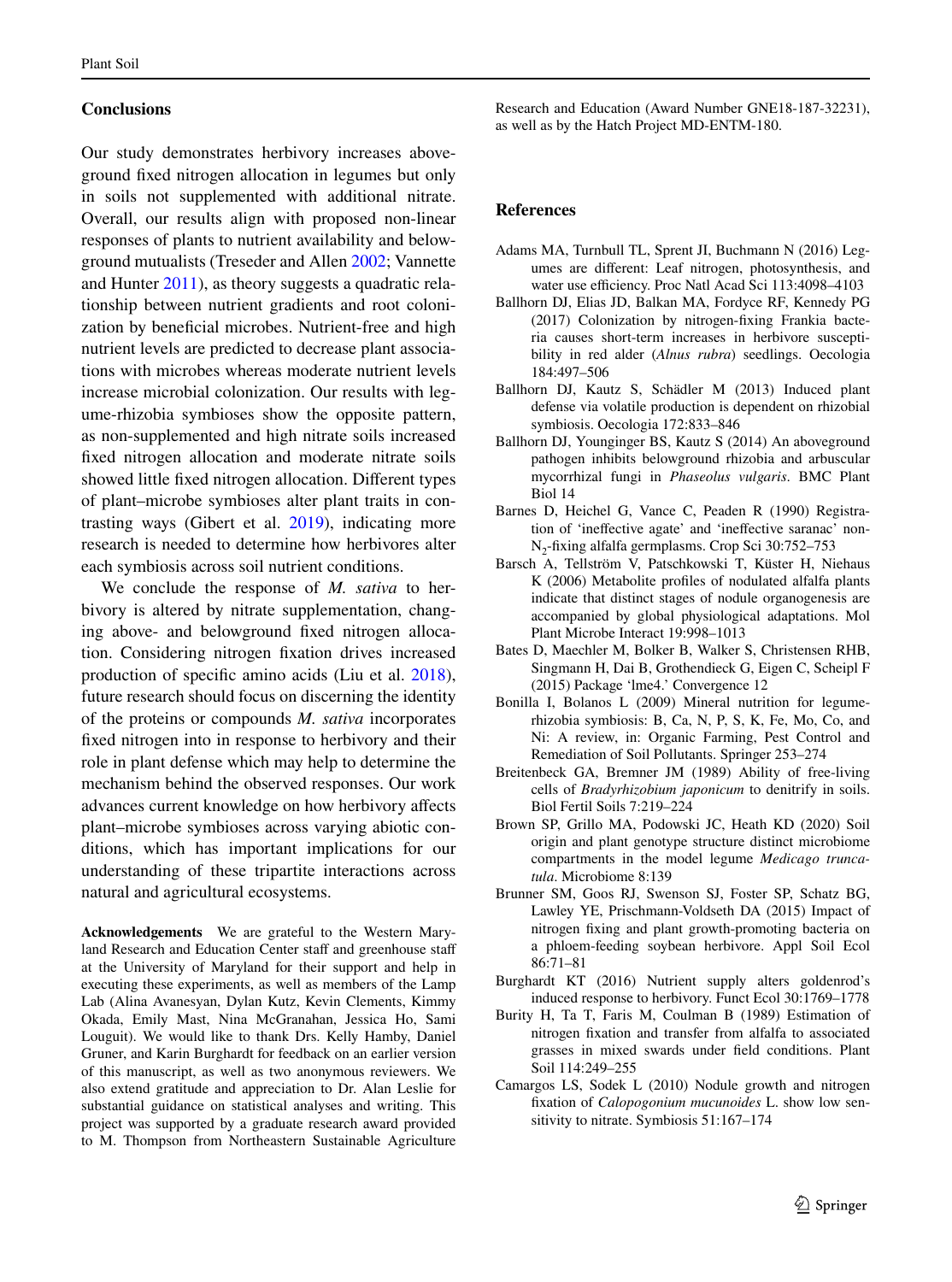- <span id="page-13-8"></span>Carroll BJ, Gresshoff PM (1983) Nitrate Inhibition of Nodulation and Nitrogen Fixation in White Clover. Z Für Pfanzenphysiol 110:77–88
- <span id="page-13-31"></span>Ciesiołka D, Muzquiz M, Burbano C, Altares P, Pedrosa M, Wysocki W, Folkman W, Popenda M, Gulewicz K (2005) An efect of various nitrogen forms used as fertilizer on *Lupinus albus* L. yield and protein, alkaloid and α-galactosides content. J Agron Crop Sci 191:458–463
- <span id="page-13-1"></span>Congreves KA, Hayes A, Verhallen EA, Van Eerd LL (2015) Long-term impact of tillage and crop rotation on soil health at four temperate agroecosystems. Soil Tillage Res 152:17–28
- <span id="page-13-26"></span>Dean J, Mescher M, De Moraes C (2014) Plant dependence on rhizobia for nitrogen infuences induced plant defenses and herbivore performance. Int J Mol Sci 15:1466–1480
- <span id="page-13-32"></span>Dean JM, Mescher MC, De Moraes CM (2009) Plant–rhizobia mutualism infuences aphid abundance on soybean. Plant Soil 323:187–196
- <span id="page-13-29"></span>DeLay B, Mamidala P, Wijeratne A, Wijeratne S, Mittapalli O, Wang J, Lamp W (2012) Transcriptome analysis of the salivary glands of potato leafhopper, *Empoasca fabae*. J Insect Physiol 58:1626–1634
- <span id="page-13-6"></span>Denison RF, Kiers ET (2004) Lifestyle alternatives for rhizobia: mutualism, parasitism, and forgoing symbiosis. FEMS Microbiol Lett 237:187–193
- <span id="page-13-21"></span>Epstein HE, Burke IC, Mosier AR (2001) Plant efects on nitrogen retention in shortgrass steppe 2 years after  $15N$ addition. Oecologia 128:422–430
- <span id="page-13-2"></span>Fallath T, Rosli AB, Kidd B, Carvalhais LC, Schenk PM (2017) Toward plant defense mechanisms against root pathogens, in: Agriculturally Important Microbes for Sustainable Agriculture. Springer 293–313
- <span id="page-13-7"></span>Ferguson BJ, Mens C, Hastwell AH, Zhang M, Su H, Jones CH, Chu X, Gresshoff PM (2019) Legume nodulation: The host controls the party. Plant Cell Environ 42:41–51
- <span id="page-13-14"></span>Fierer N (2017) Embracing the unknown: disentangling the complexities of the soil microbiome. Nat Rev Microbiol 15:579–590
- <span id="page-13-18"></span>Flinn P, Hower A, Knievel D (1990) Physiological response of alfalfa to injury by *Empoasca fabae* (Homoptera: Cicadellidae). Environ Entomol 19:176–181
- <span id="page-13-17"></span>Forero LE, Grenzer J, Heinze J, Schittko C, Kulmatiski A (2019) Greenhouse- and feld-measured plant-soil feedbacks are not correlated. Front Environ Sci 7:184
- <span id="page-13-30"></span>Forrester NJ, Ashman T-L (2018) Nitrogen fertilization differentially enhances nodulation and host growth of two invasive legume species in an urban environment. J Urban Ecol 4
- <span id="page-13-22"></span>Fox J, Weisberg S, Adler D, Bates D, Baud-Bovy G, Ellison S, Firth D, Friendly M, Gorjanc G, Graves S (2012) Package 'car.' Vienna R Found Stat Comput
- <span id="page-13-25"></span>French E, Kaplan I, Iyer-Pascuzzi A, Nakatsu CH, Enders L (2021) Emerging strategies for precision microbiome management in diverse agroecosystems. Nat Plants 1–12
- <span id="page-13-19"></span>Friesen ML, Friel CA (2019) Legumes modulate allocation to rhizobial nitrogen fxation in response to factorial light and nitrogen manipulation. Front Plant Sci 10:1316
- <span id="page-13-5"></span>Friman J, Pineda A, Loon JJA, Dicke M (2021) Bidirectional plant-mediated interactions between rhizobacteria and shoot-feeding herbivorous insects: a community ecology perspective. Ecol Entomol 46:1–10
- <span id="page-13-35"></span>Gibert A, Tozer W, Westoby M (2019) Plant performance response to eight diferent types of symbiosis. New Phytol 222:526–542
- <span id="page-13-28"></span>Girousse C, Moulia B, Silk W, Bonnemain J-L (2005) Aphid infestation causes diferent changes in carbon and nitrogen allocation in alfalfa stems as well as diferent inhibitions of longitudinal and radial expansion. Plant Physiol 137:1474–1484
- <span id="page-13-27"></span>Goggin FL (2007) Plant–aphid interactions: molecular and ecological perspectives. Curr Opin Plant Biol 10:399–408
- <span id="page-13-4"></span>Grunseich JM, Thompson MN, Aguirre NM, Helms AM (2019) The role of plant-associated microbes in mediating host-plant selection by insect herbivores. Plants 9:6
- <span id="page-13-3"></span>Grunseich JM, Thompson MN, Hay AA, Gorman Z, Kolomiets MV, Eubanks MD, Helms AM (2020) Risky roots and careful herbivores: Sustained herbivory by a rootfeeding herbivore attenuates indirect plant defences. Funct Ecol 34:1779–1789
- <span id="page-13-0"></span>Haichar FZ, Santaella C, Heulin T, Achouak W (2014) Root exudates mediated interactions belowground. Soil Biol Biochem 77:69–80
- <span id="page-13-15"></span>Hartman K, van der Heijden MG, Roussely-Provent V, Walser J-C, Schlaeppi K (2017) Deciphering composition and function of the root microbiome of a legume plant. Microbiome 5
- <span id="page-13-11"></span>Heath KD, Lau JA (2011) Herbivores alter the ftness benefts of a plant–rhizobium mutualism. Acta Oecologica 37:87–92
- <span id="page-13-12"></span>Heath KD, McGhee KE (2012) Coevolutionary constraints? the environment alters tripartite interaction traits in a legume. PLoS ONE 7:e41567
- <span id="page-13-33"></span>Heath KD, Podowski JC, Henif S, Klinger CR, Burke PV, Weese DJ, Yang WH, Lau JA (2020) Light availability and rhizobium variation interactively mediate the outcomes of legume–rhizobium symbiosis. Am J Bot 107:229–238
- <span id="page-13-13"></span>Heath KD, Stock AJ, Stinchcombe JR (2010) Mutualism variation in the nodulation response to nitrate: Variation in the nodule nitrate response. J Evol Biol 23:2494–2500
- <span id="page-13-24"></span>Heinen R, Biere A, Harvey JA, Bezemer TM (2018) Effects of soil organisms on aboveground plant-insect interactions in the feld: patterns, mechanisms and the role of methodology. Front Ecol Evol 6:106
- <span id="page-13-16"></span>Heinze J, Joshi J (2018) Plant–soil feedback efects can be masked by aboveground herbivory under natural feld conditions. Oecologia 186:235–246
- <span id="page-13-23"></span>Hoagland DR, Arnon DI (1950) The water-culture method for growing plants without soil. Circ Calif Agric Exp Stn 347
- <span id="page-13-20"></span>Hutchins S, Pedigo L (1989) Potato leafhopper-induced injury on growth and development of alfalfa. Crop Sci USA
- <span id="page-13-9"></span>Imsande J (1986) Inhibition of nodule development in soybean by nitrate or reduced nitrogen. J Exp Bot 37:348–355
- <span id="page-13-34"></span>Johnson SN, McNicol JW (2010) Elevated  $CO<sub>2</sub>$  and aboveground–belowground herbivory by the clover root weevil. Oecologia 162:209–216
- <span id="page-13-10"></span>Kaplan I, Halitschke R, Kessler A, Rehill BJ, Sardanelli S, Denno RF (2008) Physiological integration of roots and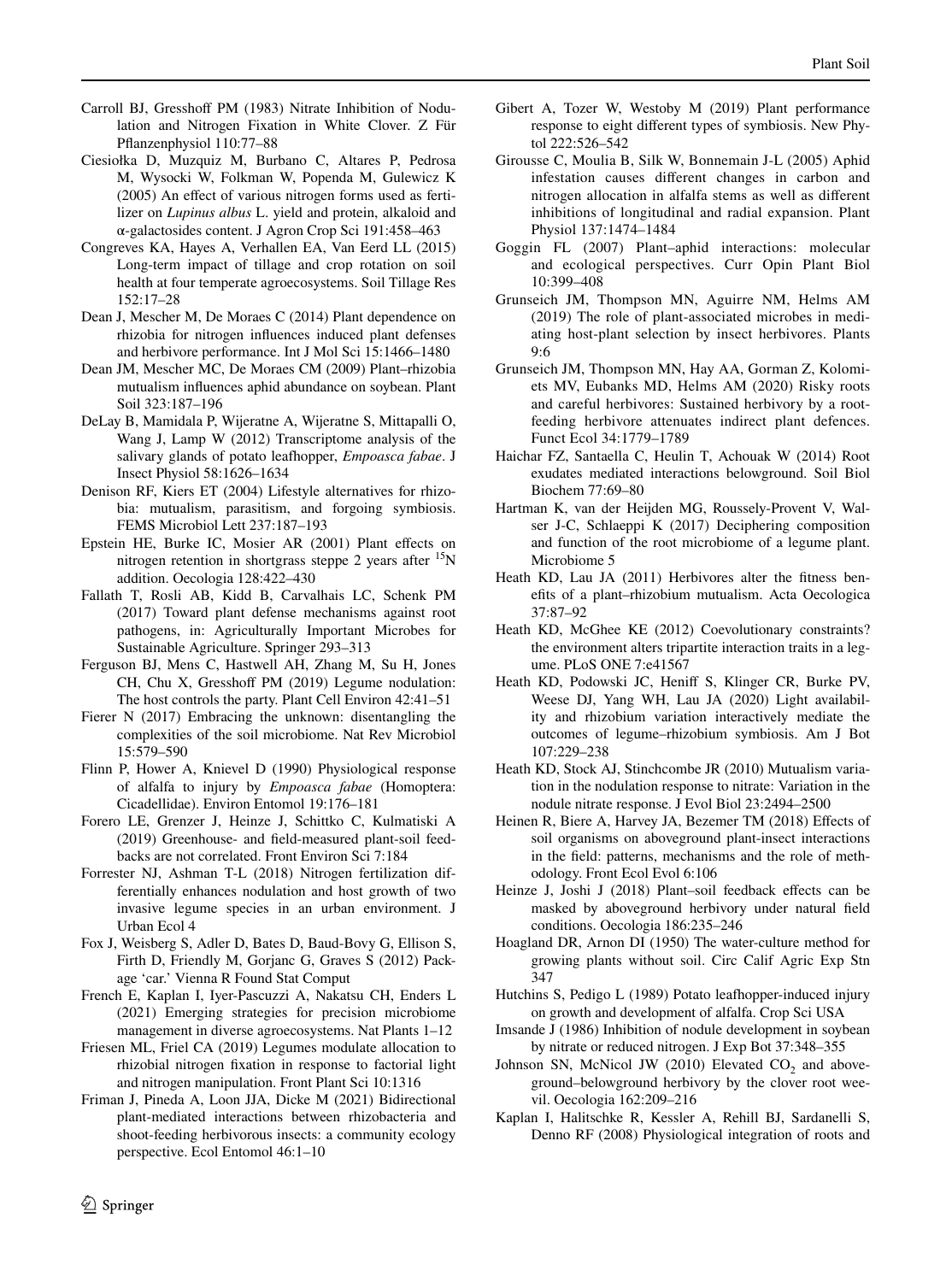shoots in plant defense strategies links above- and belowground herbivory. Ecol Lett 11:841–851

- <span id="page-14-24"></span>Karban R, Agrawal AA (2002) Herbivore ofense. Annu Rev Ecol Syst 33:641–664
- <span id="page-14-30"></span>Katayama N, Nishida T, Zhang ZQ, Ohgushi T (2010) Belowground microbial symbiont enhances plant susceptibility to a spider mite through change in soybean leaf quality. Popul Ecol 52:499–506
- <span id="page-14-31"></span>Kaye JP, Hart SC (1997) Competition for nitrogen between plants and soil microorganisms. Trends Ecol Evol 12:139–143
- <span id="page-14-28"></span>Kelner DJ, Vessey JK, Entz MH (1997) The nitrogen dynamics of 1-, 2- and 3-year stands of alfalfa in a cropping system. Agric Ecosyst Environ 64:1–10
- <span id="page-14-12"></span>Kempel A, Brandl R, Schädler M (2009) Symbiotic soil microorganisms as players in aboveground plantherbivore interactions - the role of rhizobia. Oikos 118:634–640
- <span id="page-14-27"></span>Kiers ET, Rousseau RA, Denison RF (2006) Measured sanctions: legume hosts detect quantitative variation in rhizobium cooperation and punish accordingly. Evol Ecol Res 8:1077–1086
- <span id="page-14-26"></span>Kiers ET, Rousseau RA, West SA, Denison RF (2003) Host sanctions and the legume–*Rhizobium* mutualism. Nature 425:78–81
- <span id="page-14-6"></span>Kramer S, Marhan S, Ruess L, Armbruster W, Butenschoen O, Haslwimmer H, Kuzyakov Y, Pausch J, Scheunemann N, Schoene J, Schmalwasser A, Totsche KU, Walker F, Scheu S, Kandeler E (2012) Carbon fow into microbial and fungal biomass as a basis for the belowground food web of agroecosystems. Pedobiologia 55:111–119
- <span id="page-14-0"></span>Kramer-Walter KR, Laughlin DC (2017) Root nutrient concentration and biomass allocation are more plastic than morphological traits in response to nutrient limitation. Plant Soil 416:539–550
- <span id="page-14-20"></span>Kuznetsova A, Brockhoff PB, Christensen RHB (2015) Package 'lmertest.' R Package Version 2
- <span id="page-14-10"></span>Ladrera R, Marino D, Larrainzar E, González EM, Arrese-Igor C (2007) Reduced carbon availability to bacteroids and elevated ureides in nodules, but not in shoots, are involved in the nitrogen fxation response to early drought in soybean. Plant Physiol 145:539–546
- <span id="page-14-7"></span>Ladygina N, Hedlund K (2010) Plant species infuence microbial diversity and carbon allocation in the rhizosphere. Soil Biol Biochem 42:162–168
- <span id="page-14-29"></span>Lamb JFS, Barnes DK, Russelle MP, Vance CP, Heichel GH, Henjum KI (1995) Ineffectively and effectively nodulated alfalfas demonstrate biology nitrogen fxation continues with high nitrogen fertilization. Crop Sci 35:153
- <span id="page-14-15"></span>Lamp W, Nielsen G, Quebedeaux B, Wang Z (2001) Potato leafhopper (Homoptera: Cicadellidae) injury disrupts basal transport of 14C-labelled photoassimilates in alfalfa. J Econ Entomol 94:93–97
- <span id="page-14-25"></span>Lamp WO, Nielsen GR, Danielson SD (1994) Patterns among host plants of potato leafhopper, *Empoasca fabae* (Homoptera: Cicadellidae). J Kans Entomol Soc 354–368
- <span id="page-14-13"></span>Lamp WO, Nielsen GR, Fuentes CB, Quebedeaux B (2004) Feeding site preference of potato leafhopper (Homoptera: Cicadellidae) on alfalfa and its efect on photosynthesis. J Agric Urban Entomol 21:25–38
- <span id="page-14-14"></span>Layton MB, Boethel DJ (1987) Reduction in  $N_2$  fixation by soybean in response to insect-induced defoliation. J Econ Entomol 80:1319–1324
- <span id="page-14-32"></span>Liu A, Contador CA, Fan K, Lam H-M (2018) Interaction and regulation of carbon, nitrogen, and phosphorus metabolisms in root nodules of legumes. Front in Plant Sci 9
- <span id="page-14-11"></span>Lodwig EM, Hosie AHF, Bourdès A, Findlay K, Allaway D, Karunakaran R, Downie JA, Poole PS (2003) Aminoacid cycling drives nitrogen fxation in the legume–rhizobium symbiosis. Nature 422:722–726
- <span id="page-14-2"></span>Lum MR, Hirsch AM (2002) Roots and their symbiotic microbes: strategies to obtain nitrogen and phosphorus in a nutrient-limiting environment. J Plant Growth Regul 21:368–382
- <span id="page-14-18"></span>Márquez-Ortiz JJ, Lamb JFS, Johnson LD, Barnes DK, Stucker RE (1999) Heritability of crown traits in alfalfa. Crop Sci 39:38–43
- <span id="page-14-21"></span>McAulife C, Chamblee D, Uribe-Arango H, Woodhouse W (1958) Infuence of inorganic nitrogen on nitrogen fxation by legumes as revealed by  $15N$  dilution methods. Plant Soil 102:149–160
- <span id="page-14-9"></span>McKey D (1994) Legumes and nitrogen: the evolutionary ecology of a nitrogen-demanding lifestyle. Adv Legume Syst 5:211–228
- <span id="page-14-5"></span>Mitra D, Djebaili R, Pellegrini M, Mahakur B, Sarker A, Chaudhary P, Khoshru B, Gallo MD, Kitouni M, Barik DP, Panneerselvam P, Mohapatra PKD (2021) Arbuscular mycorrhizal symbiosis: plant growth improvement and induction of resistance under stressful conditions. J Plant Nutr 1–37
- <span id="page-14-1"></span>Naylor D, Coleman-Derr D (2018) Drought stress and rootassociated bacterial communities. Front Plant Sci 8
- <span id="page-14-16"></span>Nielsen GR, Lamp WO, Stutte GW (1990) Potato leafhopper (Homoptera: Cicadellidae) feeding disruption of phloem translocation in alfalfa. J Econ Entomol 83:807–813
- <span id="page-14-23"></span>Pandharikar G, Gatti J-L, Simon J-C, Frendo P, Poirié M (2020) Aphid infestation diferently afects the defences of nitrate-fed and nitrogen-fxing *Medicago truncatula* and alters symbiotic nitrogen fxation. Proc R Soc B Biol Sci 287:20201493
- <span id="page-14-17"></span>Peterson M, Barnes D (1981) Inheritance of inefective nodulation and non-nodulation traits in alfalfa. Crop Sci 21:611–616
- <span id="page-14-4"></span>Pieterse CM, Zamioudis C, Berendsen RL, Weller DM, Van Wees SC, Bakker PA (2014) Induced systemic resistance by benefcial microbes. Annu Rev Phytopathol 52:347–375
- <span id="page-14-22"></span>Pineda A, Kaplan I, Bezemer TM (2017) Steering soil microbiomes to suppress aboveground insect pests. Trends Plant Sci 22:770–778
- <span id="page-14-3"></span>Pineda A, Zheng S-J, van Loon JJA, Pieterse CMJ, Dicke M (2010) Helping plants to deal with insects: the role of benefcial soil-borne microbes. Trends Plant Sci 15:507–514
- <span id="page-14-8"></span>Porter SS, Simms EL (2014) Selection for cheating across disparate environments in the legume-rhizobium mutualism. Ecol Lett 17:1121–1129
- <span id="page-14-19"></span>R Core Team (2018) R: A language and environment for statistical computing. R Foundation for Statistical Computing, Vienna, Austria